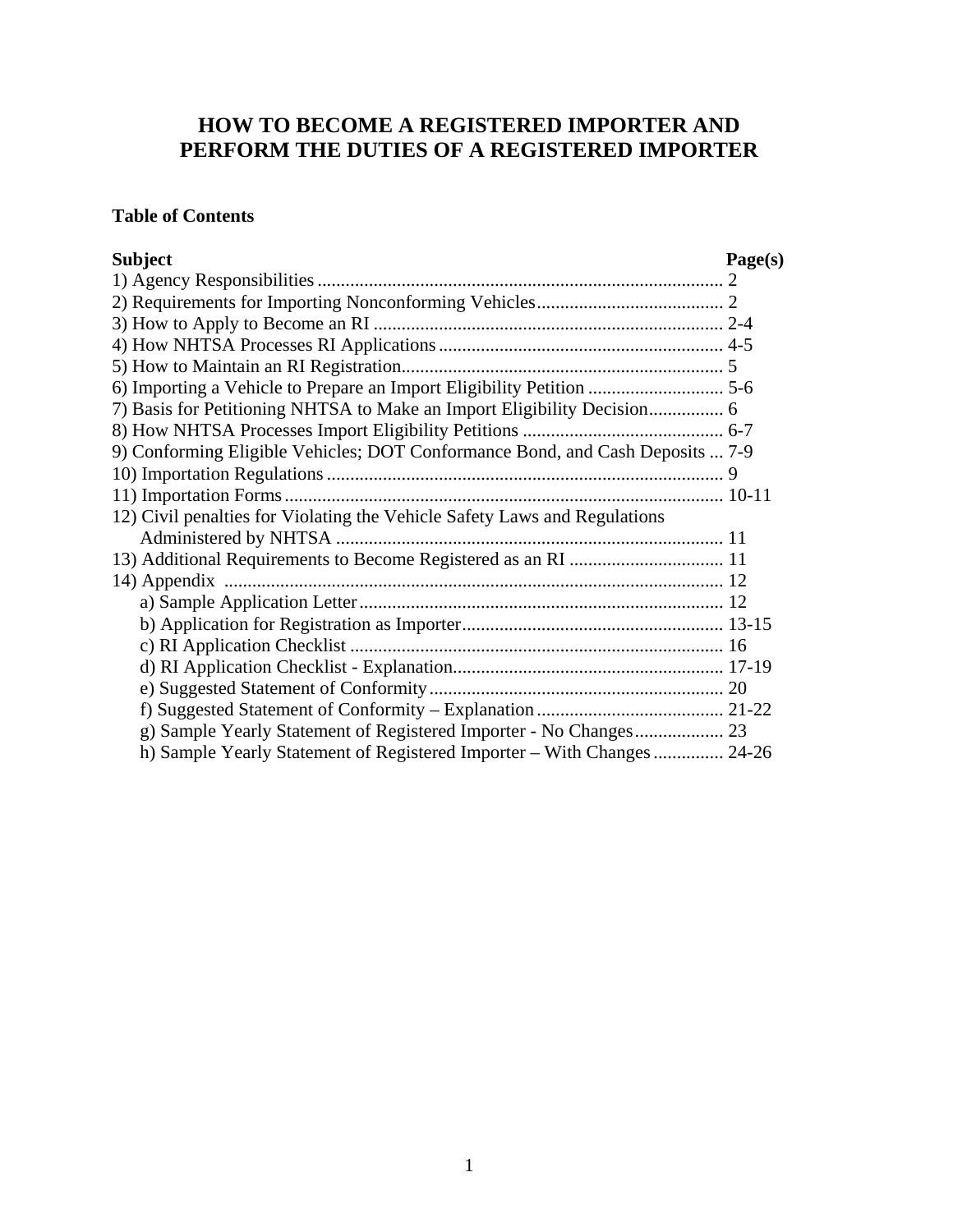## 1) **Agency Responsibilities**

i. The National Highway Traffic Safety Administration (NHTSA) is the agency within the U.S. Department of Transportation that conducts programs to improve safety on our nation's highways. As part of its responsibilities, NHTSA issues the Federal motor vehicle safety standards (FMVSS), which establish minimum performance requirements for the safety systems and components on motor vehicles and for certain items of motor vehicle equipment. NHTSA monitors the importation of motor vehicles not originally manufactured or certified to comply with all applicable FMVSS to ensure that those vehicles are brought into compliance before they are placed into service on public roads.

#### 2) **Requirements for Importing Nonconforming Vehicles**

- i. Under statutes governing vehicle importation (at Title 49, U.S. Code (U.S.C.) §§ 30141- 30147), a vehicle that was not originally manufactured to comply with all applicable FMVSS and/or was not so certified by its original manufacturer, can be lawfully imported into the United States on a permanent basis only if:
	- 1. NHTSA decides that the vehicle is eligible for importation, based on the vehicle's capability of being altered to conform to all applicable FMVSS (See 49 U.S.C. § 301419a)(1)), and
	- 2. the vehicle is imported by an importer specially registered with NHTSA (referred to as "registered importer" or "RI"), or by a person who has a contract with an RI to modify the vehicle so that it complies with all applicable FMVSS following importation. (See 49 U.S.C. §§ 30141(a)(2) and 30142.)
- ii. The statutes governing vehicle importation authorize NHTSA to establish requirements for registering a person who wishes to become an RI (49 U.S.C. § 30141(c)) and to establish fees to pay for the cost of carrying out the RI program and other activities associated with the regulation of vehicle imports. (See 49 U.S.C. § 30141(a)(3)).

# 3) **How to Apply to Become an RI**

- i. Regulations governing RIs are found at Title 49, Code of Federal Regulations (CFR), Part 592. Those regulations, among other things, establish the requirements for becoming an RI. The regulations provide (at 49 CFR 592.5) that any person wishing to register as an RI must file an application with NHTSA that:
	- 1. Is written in English;
	- 2. Contains the heading "Application for Registration as Importer;"
	- 3. Is submitted (by express mail service) in 3 copies to the Import and Certification Division, National Highway Traffic Safety Administration, West Building - 4<sup>th</sup> Floor - Room W43-481, 1200 New Jersey Avenue, SE, Washington, DC 20590, Attn: NVS-223 Application for Registration as Importer. The contact phone number for mailing purposes is 202-366-5322;
	- 4. Sets forth the full name, street address, and title of the person preparing the application and the full name, street address, e-mail address (if any), and telephone and facsimile machine (if any) numbers in the United States of the person for whom the application is made (the "applicant");
	- 5. Specifies the form of the applicant's business organization (i.e., sole proprietorship, partnership, or corporation), the State under the laws of which it is organized, and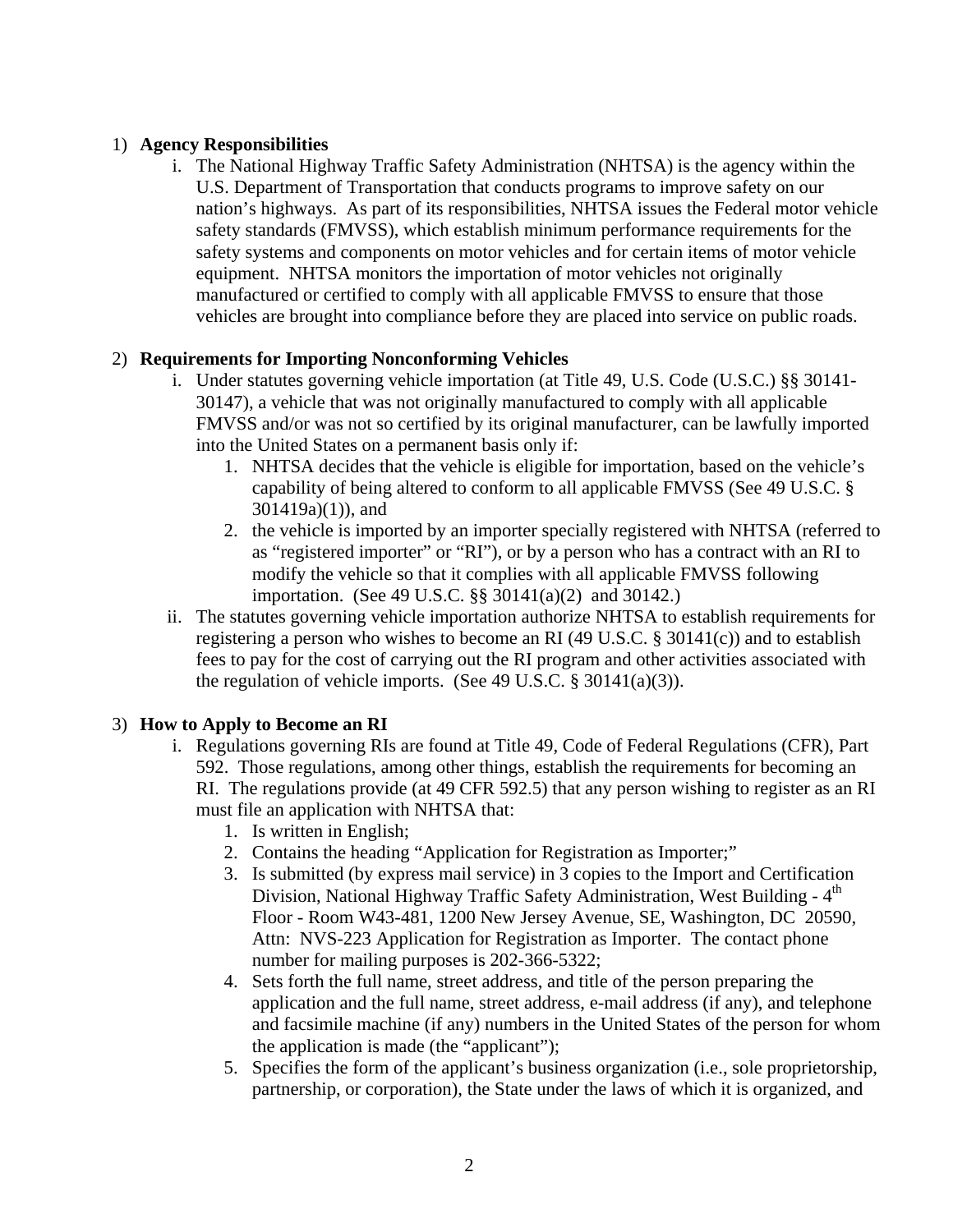depending how the business is organized, the full name, street address, and date of birth of:

- a. the applicant (if applying as an individual);
- b. each partner (if applying as a partnership);
- c. each officer, director, manager, and person who is authorized to sign documents on behalf of the business (if applying as a nonpublic corporation);
- 6. If the applicant's business is organized as a nonpublic corporation, the applicant must also include the name of each shareholder with an interest of 10 percent or more in the business;
- 7. If the applicant's business is organized as a public corporation, the applicant must include a copy of its latest 10-K filing with the Securities and Exchange Commission and provide the name and address of any person who is authorized to sign documents on behalf of the corporation;
- 8. Regardless of how its business is organized, the applicant must also identify any shareholder, officer, director, employee, or any person in affinity with such, who has been previously affiliated with another RI in any capacity. If such persons are identified, the applicant must state the name of the RI and the affiliation of the person identified with that RI;
- 9. Contains a statement that the applicant has never had a registration revoked and that it neither is nor was directly or indirectly owned or controlled by, or under common ownership or control with, an RI that has had its registration revoked;
- 10. Identifies the street address and telephone number in the United States of each of the applicant's facilities for conformance, storage, and repair that the applicant will use to fulfill its duties as an RI and where the applicant will retain the records it is required to keep as an RI;
- 11. Identifies the street address that the applicant will use as its mailing address. The applicant may also identify a post office box, provided it is in the same city as the street address;
- 12. Includes a copy of the applicant's business license or other similar document issued by an appropriate State or local authority, authorizing it to do business as an importer or modifier or seller of motor vehicles or a statement that the applicant has made a bona fide inquiry and is not required by State or local authority to have such a license or document;
- 13. Identifies the name and street address of each principal of the applicant who is authorized to submit conformity certificates to NHTSA on the applicant's behalf;
- 14. Includes the necessary documents to comply with the requirements to designate a permanent resident of the United States as its agent for service of process under 49 CFR Part 551, Subpart D if the applicant is located outside the United States;
- 15. Includes a certified check payable to the Treasurer of the United States for the amount of the initial annual fee prescribed in 49 CFR Part 594;
- 16. Includes a copy of a contract to acquire, effective upon its registration as an importer, a prepaid mandatory service insurance policy underwritten by an independent insurance company, or a copy of such policy, in an amount that equals \$2,000 for each motor vehicle for which the applicant will submit a certificate of conformity to NHTSA, to ensure that the applicant will be able financially to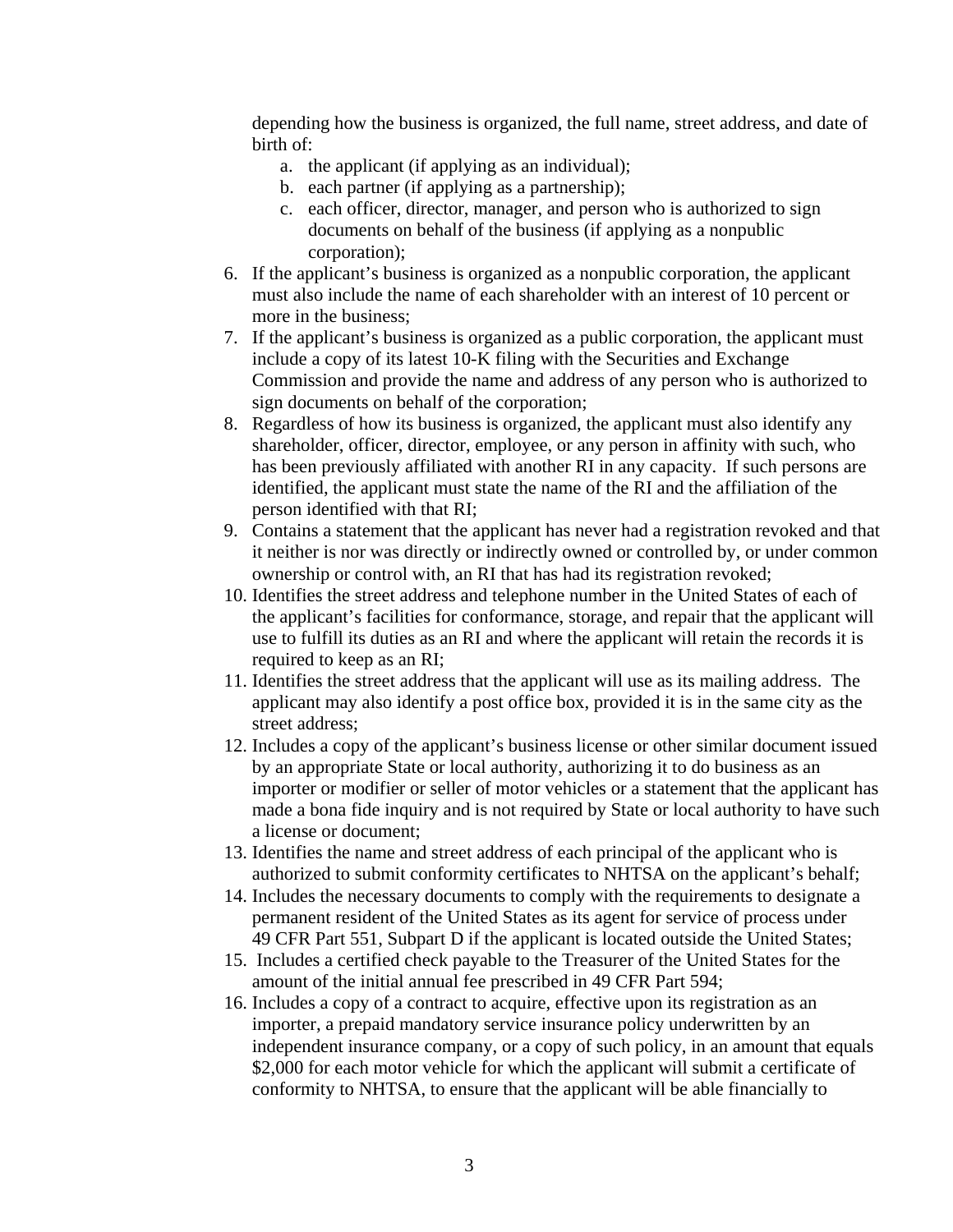remedy any noncompliance or safety related defect determined to exist in any such motor vehicle;

- 17. Provides sufficient information to establish that the applicant:
	- a. Is technically able to modify any nonconforming motor vehicle to conform to all applicable FMVSS, including the professional qualifications of the applicant and its employees, such as certification as a mechanic, and a description of their experience in conforming and repairing vehicles;
	- b. Owns or leases one or more facilities sufficient in nature and size to repair, conform, and store the vehicles for which it provides certification of conformance to NHTSA, including a copy of a deed or lease evidencing ownership or tenancy for each such facility, still or video photographs of each such facility, and the street address and telephone number of each such facility;
	- c. Is financially and technically able to provide notification of, and to remedy, a noncompliance with an FMVSS or a defect related to motor vehicle safety determined to exist in the vehicles that it imports and/or for which it provides certification of conformity to NHTSA through repair, repurchase or replacement of such vehicles; and
	- d. Is able to acquire and maintain information regarding the vehicles that it imports and the names and addresses of owners of the vehicles that it imports and/or for which it provides certificates of conformity to NHTSA in order to notify such owners when a noncompliance or a defect related to motor vehicle safety has been determined to exist in such vehicles.
- 18. Segregates and specifies any part of the information and data submitted that the applicant wishes to have withheld from public disclosure under NHTSA's regulations on Confidential Business Information at 49 CFR Part 512;
- 19. Contains the statement: "I certify that I have read and understand the duties of a Registered Importer, as set forth in 49 CFR 592.6, and that I will fully comply with each such duty. I further certify that all the information provided in this application is true and correct. I further certify that I understand that, in the event the registration for which I am applying is suspended or revoked, or lapses, I will remain obligated to notify owners and to remedy noncompliances or safety related detects, as required by 49 CFR 592.6(i), for each vehicle for which I have furnished a certificate of conformity to the Administrator;"
- 20. Has the applicant's signature acknowledged by a notary public.

#### 4) **How NHTSA Processes RI Applications**

i. NHTSA reviews the information that each RI applicant submits to the agency. If the application is incomplete, the agency will notify the applicant in writing of the information that is needed to complete the application and informs the applicant that no further action will be taken on the application until the needed information is furnished. If deemed necessary, the agency will conduct an inspection of the applicant's premises. Following the inspection, the agency will calculate the costs it has incurred and notify the applicant that those amounts are owing as part of the initial annual fee and must be paid before a determination on the application can be made. When the application is complete, the agency reviews the application and decides whether the applicant has met the requirements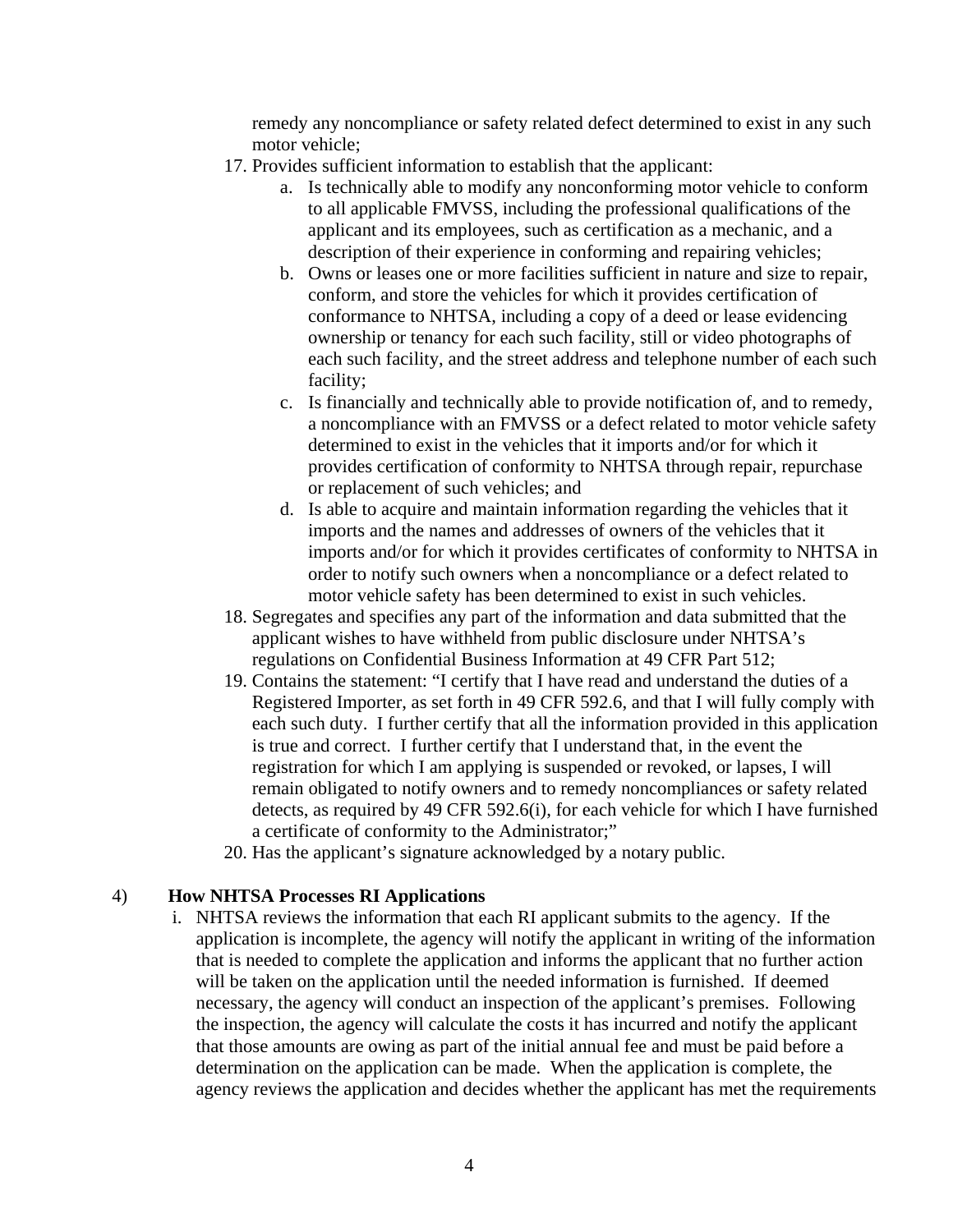specified above. The agency will base this decision on the application and on any inspection of the applicant's conformance, storage, and recordkeeping facilities and any assessment of the applicant's personnel.

- ii. If the agency decides that the applicant has met the requirements for becoming an RI, it will so inform the applicant in writing and issue the applicant an RI number.
- iii. If the agency decides that the applicant has not complied with the requirements specified above, or if the applicant had a previous registration that was revoked, or is or was owned or controlled by, or under common ownership or control with, an RI whose registration has been revoked, the agency will deny the application. In determining whether to deny an application, the agency may consider whether the applicant is comprised, in whole or in part, of relatives, employees, major shareholders, partners, or relatives of former partners or major shareholders of an RI whose registration has been revoked. If the agency denies an application, it will inform the applicant in writing of the reasons for the denial and that the applicant is entitled to a refund of that part of the initial annual fee representing the costs for administering the RI program, but not those parts representing the cost of processing the application or for conducting an inspection of the applicant's premises if an inspection was performed. The applicant will also be informed that it can submit a petition for reconsideration within 30 days from the date of the denial, accompanied by information or documentation supporting that request. If the agency decides to grant the applicant registration after considering that request, it will so notify the applicant in writing and issue the applicant an RI number. If the agency denies the request, it will so inform the applicant and refund the applicant that portion of the initial annual fee representing the costs for administering the RI program, but not the portion representing the cost of processing the application or conducting an inspection of the applicant's premises if one was performed.

#### 5) **How to Maintain an RI Registration**

i. An RI must file an annual statement with NHTSA to maintain its registration. The annual statement must be entitled "Yearly Statement of Registered Importer," and must be filed not later than September 30 of each year. In the annual statement, the RI must affirm that all information it has submitted to the agency, either in its original application or in any notification to the agency of changes in the information on file, remains correct, and that the RI continues to comply with the requirements for holding that status. The RI must include with its annual statement a current copy of its service insurance policy. The RI must also include with its annual statement a certified check payable to the Treasurer of the United States in payment of the annual fee for administering the RI program. See Appendix for a sample letter.

#### 6) **Importing a Vehicle to Prepare an Import Eligibility Petition**

i. An RI can import on a temporary basis, under a Customs Temporary Importation Bond (TIB), a nonconforming vehicle for the purpose of preparing an import eligibility petition. The RI will need written permission from NHTSA to do so. To obtain such permission, the RI must submit a request to NHTSA identifying the vehicle by make, model, model year, and VIN. If the agency grants permission, the RI will have 180 days from the vehicle's date of entry to submit a petition to the agency. If the RI fails to submit a petition within that time, the vehicle must be destroyed, delivered to U.S. Customs and Border Protection (CBP) for export from the United States, or abandoned to the United States. If the RI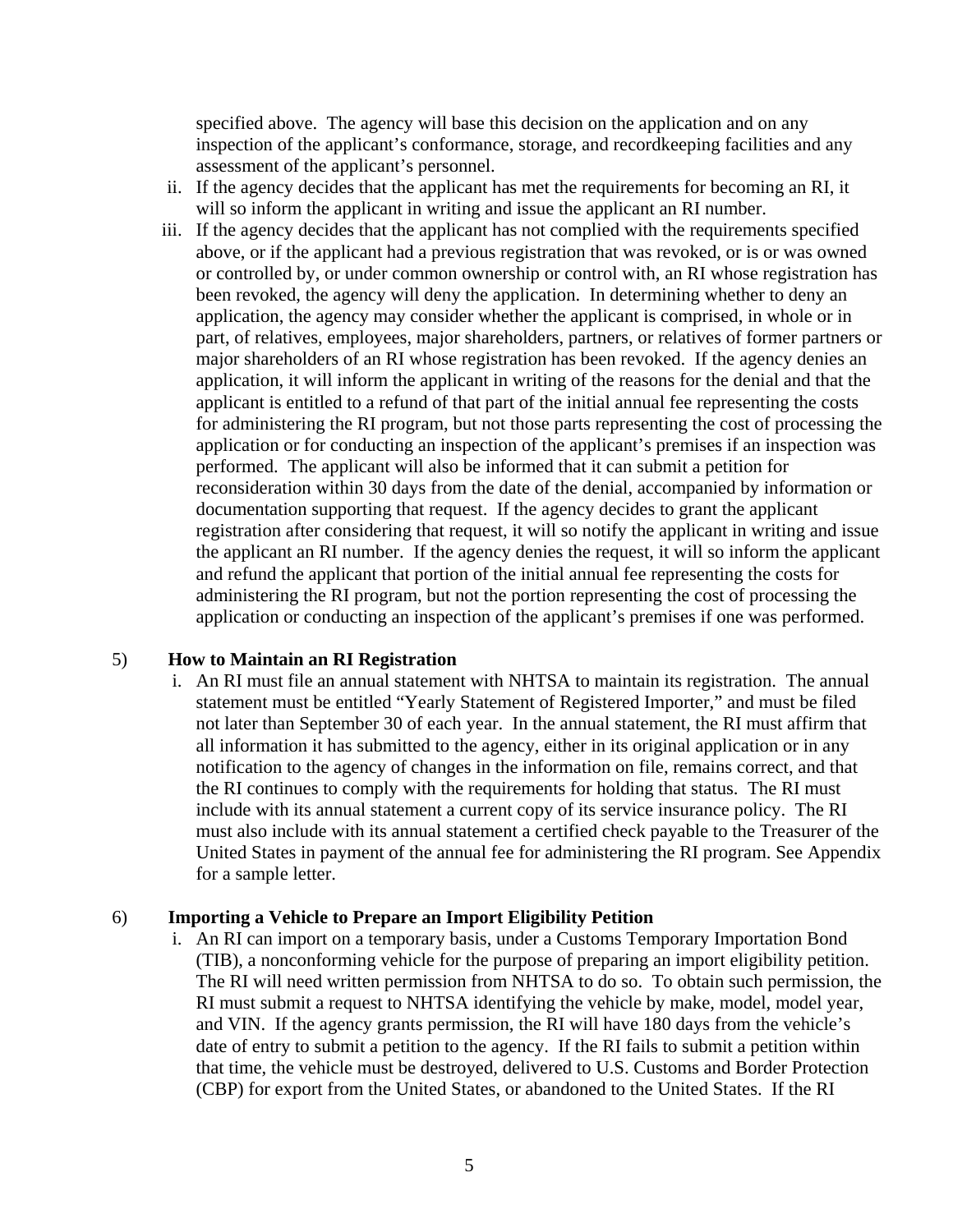submits a petition that is granted by the agency, the RI will have 15 days from the date that it is notified of the grant to enter the vehicle under Box 3 on the HS-7 Declaration form and obtain a DOT conformance bond to ensure that the vehicle is brought into conformance with all applicable FMVSS within 120 from the date the petition is granted, or will be destroyed, delivered to CBP for export from the United States, or abandoned to the United States.

#### 7) **Basis for Petitioning NHTSA to Make an Import Eligibility Decision**

- i. As noted above, a nonconforming vehicle cannot be lawfully imported on a permanent basis unless NHTSA decides that the vehicle is capable of being altered to comply with all applicable FMVSS and is therefore eligible for importation. NHTSA makes import eligibility decisions on a make, model, and model year basis, either on its own initiative, or in response to a petition that is filed with the agency by an RI. Under the governing statute, there are two separate bases for petitioning NHTSA to decide that a vehicle of a particular make, model, and model year is eligible for importation. These are as follows:
	- 1. The nonconforming vehicle is substantially similar to a vehicle that was originally manufactured for importation into and sale in the United States and that was certified by its manufacturer as complying with all applicable FMVSS, and the nonconforming vehicle is capable of being readily altered to comply with all applicable FMVSS. See 49 U.S.C.  $\S$  30141(a)(1)(A) and 49 CFR 593.5(a)(1).
	- 2. Where there is no substantially similar U.S.-certified model, the petition must demonstrate that the nonconforming vehicle has safety features that comply with, or are capable of being altered to comply with, all applicable FMVSS. See 49 U.S.C. § 30141(a)(1)(B) and 49 CFR 593.5(a)(2). Such a petition must be supported by crash test data or other equivalent evidence to demonstrate that the vehicle is capable of being altered to comply with FMVSS for which dynamic crash tests are prescribed.
- ii. Regardless of the basis on which it is filed, the petition must also describe the modifications that the RI would perform to bring the vehicle it into compliance with all applicable FMVSS.

#### 8) **How NHTSA Processes Import Eligibility Petitions**

i. Each petition is reviewed for sufficiency. If the petition does not contain all information required under the agency's regulations at 49 CFR 593.5 and 593.6, the agency will notify the petitioner, pointing out the areas of insufficiency, and stating that the petition will not receive further consideration until the required information is provided. If that information is not provided within the time specified in the agency's notice, the petition will be dismissed. If the agency is unable to determine that a petitioned vehicle is either substantially similar to a U.S.-certified vehicle (where that is the basis for the petition), or is capable of being modified to conform to all applicable FMVSS, it will give the petitioner the opportunity to supplement the petition. If all required information is furnished, NHTSA will publish a notice in the **Federal Register** soliciting public comments on the petition.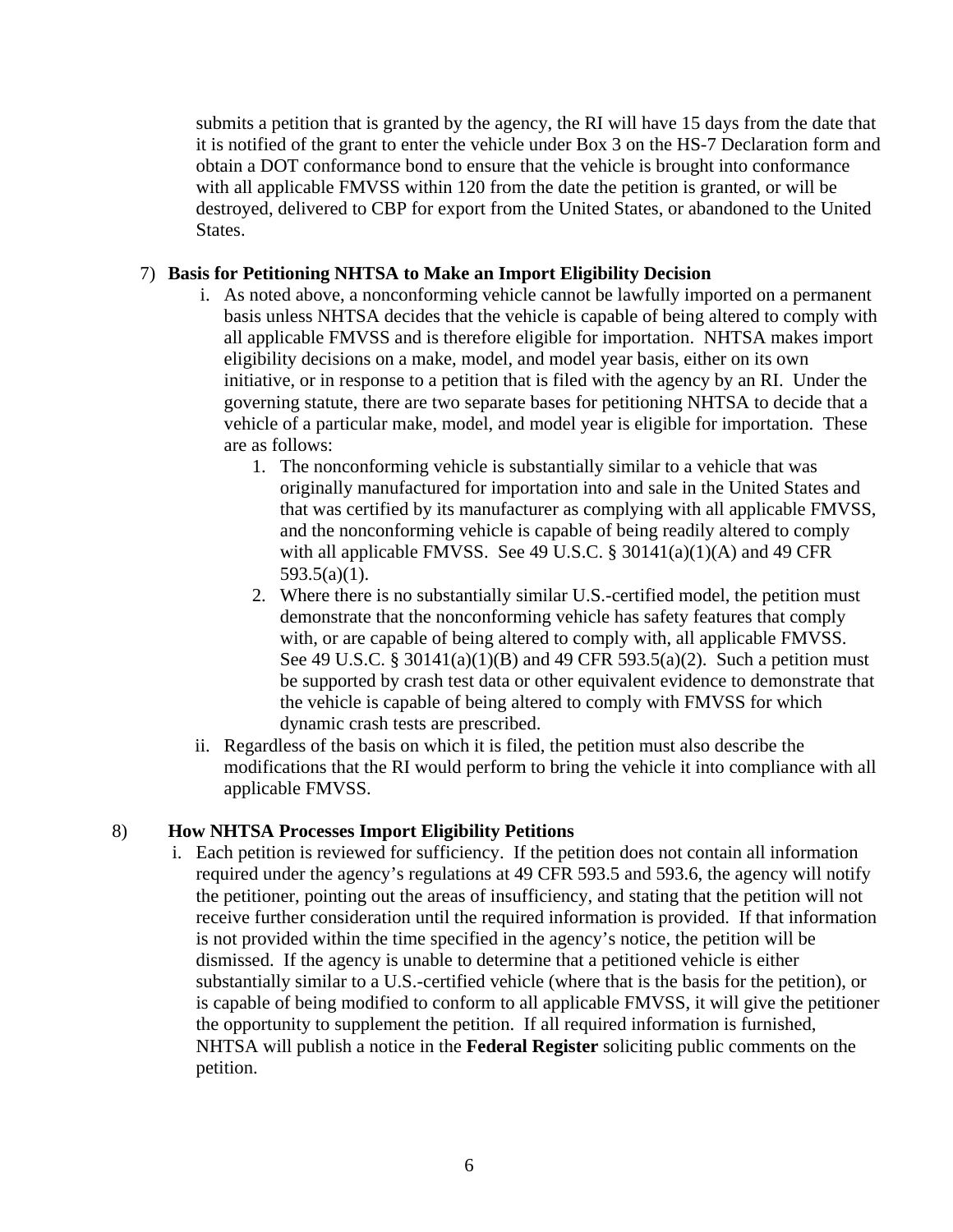- ii. After a review of the comments, if any, that are submitted in response to the notice of petition, the agency decides whether the petition clearly demonstrates that the vehicle is eligible for importation. If it does, the agency will grant the petition, so notify the petitioner, and publish a notice of the grant in the **Federal Register**. See 49 CFR 593.7(f). If the petition does not clearly demonstrate that the vehicle is eligible for importation, the agency will deny the petition, so notify the petitioner, and publish a notice of the denial in the **Federal Register.** If the petition is denied, the agency will not consider another petition covering the same model and model year vehicle until at least 3 months from the date of the notice of denial. See 49 CFR 593.7(e).
- iii. If the agency grants the petition, it will issue a vehicle eligibility number. The vehicle eligibility number is entered on the HS-7 Declaration form that is furnished to CBP at the time the vehicle is offered for importation. The number alerts CBP that the vehicle can be lawfully imported even though it was not originally manufactured to conform to all applicable FMVSS and/or was not so certified by its original manufacturer. The vehicle eligibility number is in an alphanumeric format with three letters and two or three numerical digits separated by a hyphen (e.g. LLL-NN or LLL-NNN, with the character "L" representing a letter and the character "N" representing a number). The letters are in one of the following three combinations:
	- 1. "VSA" eligibility numbers are assigned to all vehicles that are decided to be eligible for importation on the initiative of the Administrator under 49 CFR 593.8.
	- 2. "VSP" eligibility numbers are assigned to vehicles that are decided to be eligible under 49 CFR 593.7(f), based on a petition from a manufacturer or RI submitted under 49 CFR 593.5(a)(1), which establishes that a substantially similar U.S. certified vehicle exists.
	- 3. "VCP" eligibility numbers are assigned to vehicles that are decided to be eligible under 49 CFR 593.7(f), based on a petition from a manufacturer or RI submitted under 49 CFR 593.5(a)(2), which establishes that the vehicle has safety features that comply with, or are capable of being altered to comply with, all applicable FMVSS.

# 9) **Conforming Eligible Vehicles, DOT Conformance Bond and Cash Deposits**

- i. If NHTSA decides that a nonconforming vehicle is eligible for importation, the RI is notified that it can perform the required modifications and submit to NHTSA a statement of conformity certifying the vehicle's conformity to all applicable FMVSS, supported by photographic and documentary evidence of the modifications the RI made to achieve conformity. These materials are collectively referred to as a "conformity package." An RI can submit a conformity package for any vehicle that has been determined eligible for importation, even if another RI petitioned NHTSA to determine the vehicle to be eligible or if the Administrator of NHTSA made that decision on the Administrator's own initiative. See Appendix for a suggested statement of conformity.
- ii. The conformity package must include:
	- 1. A statement certifying that the RI has brought the motor vehicle into conformity with all applicable Federal motor vehicle safety and bumper standards in effect at the time the vehicle was manufactured by the fabricating manufacturer. The certification must state verbatim either: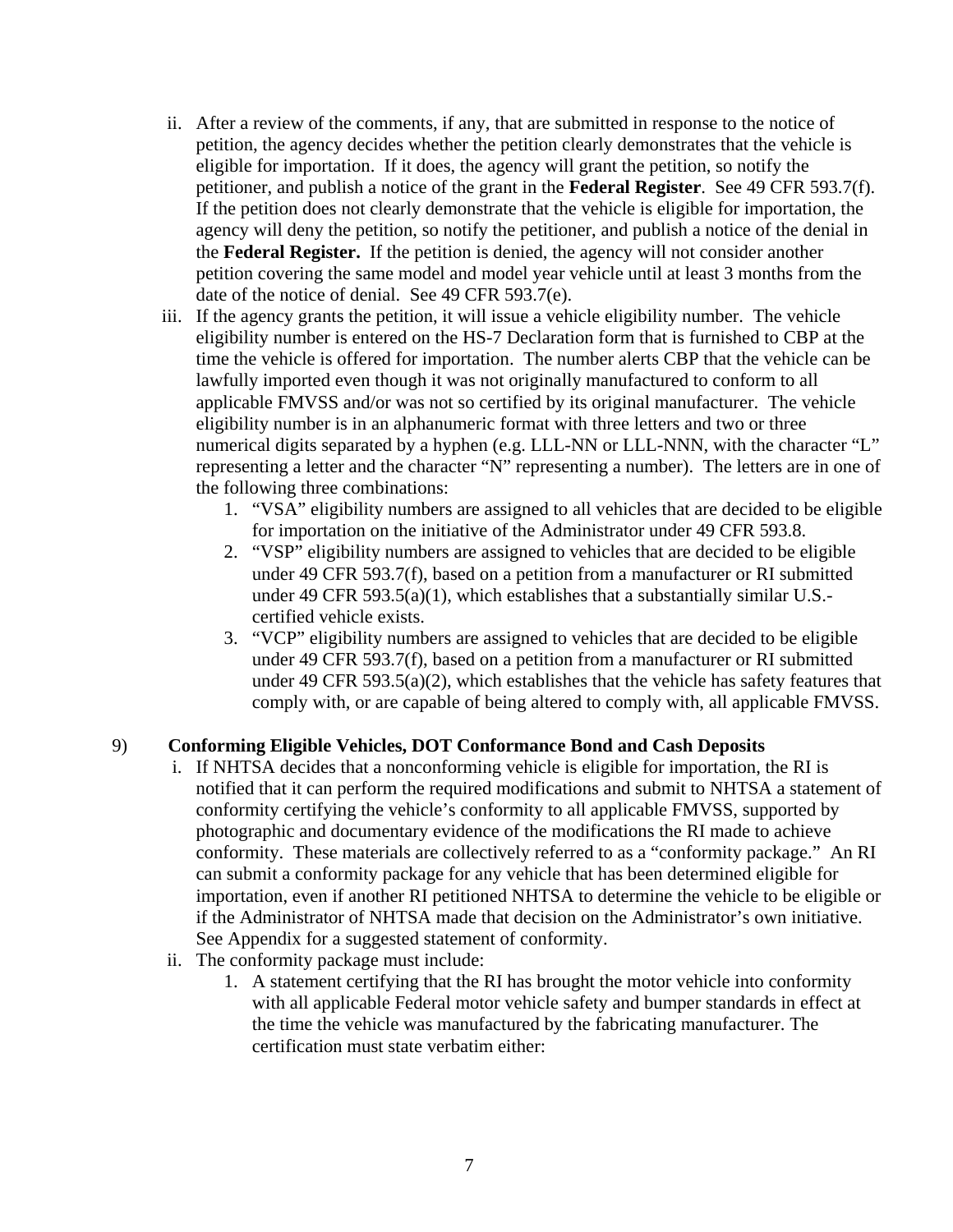- a. "I know that the vehicle I am certifying conforms with all applicable Federal motor vehicle safety and bumper standards because I personally witnessed each modification performed on the vehicle to effect compliance," or
- b. "I know that the vehicle I am certifying conforms with all applicable Federal motor vehicle safety and bumper standards because the person who performed the necessary modifications to the vehicle is an employee of [RI name] and had provided full documentation of the work that I have reviewed, and I am satisfied that the vehicle as modified complies."
- 2. A statement certifying that either:
	- a. The vehicle is not required to comply with the parts marking requirements of the Theft Prevention Standard (49 CFR Part 541) or
	- b. The vehicle complies with those parts marking requirements as manufactured, or as modified prior to importation.
- 3. The certification must be signed and submitted by a principal of the RI designated in its registration application pursuant to 49 CFR 592.5(a)(5)(iv), with an original handwritten signature and not with a signature that is stamped or mechanically applied.
- 4. The certification must specify the location of the facility where the vehicle was conformed, and the location where the Administrator may inspect the motor vehicle.
- 5. The certification must state and contain substantiation either that the vehicle is not subject to any safety recalls as of the time of such certification, or, alternatively, that all noncompliances and defects that are the subject of those safety recalls have been remedied.
- 6. The certification must identify the make, model, model year, date of manufacture, odometer reading, VIN, and Customs Entry Number of the vehicle.
- 7. The certification must include a statement that the RI has brought the vehicle into conformity with all applicable Federal motor vehicle safety and bumper standards that apply to the vehicle and a description, with respect to each standard for which modifications were needed, of the modifications performed.
- 8. The certification must include a copy of the DOT conformance bond given at the time of entry to ensure conformance with the safety and bumper standards.
- 9. The certification must identify the vehicle's vehicle eligibility number.
- 10. The certification must include a copy of the HS-7 Declaration form executed at the time of the vehicle's importation if a Customs Broker did not make an electronic entry for the vehicle.
- 11. The certification must include unaltered front, side, and rear photographs of the vehicle, and unaltered photographs of the original manufacturer's certification label and the certification label of the RI affixed to the vehicle.
- 12. The certification must include unaltered photographs and documentation sufficient to demonstrate conformity with all applicable Federal motor vehicle safety and bumper standards to which the vehicle was not originally manufactured to conform.
- 13. The certification must identify the policy number of the service insurance policy furnished with the vehicle and the full corporate or other business name of the insurer that issued the policy.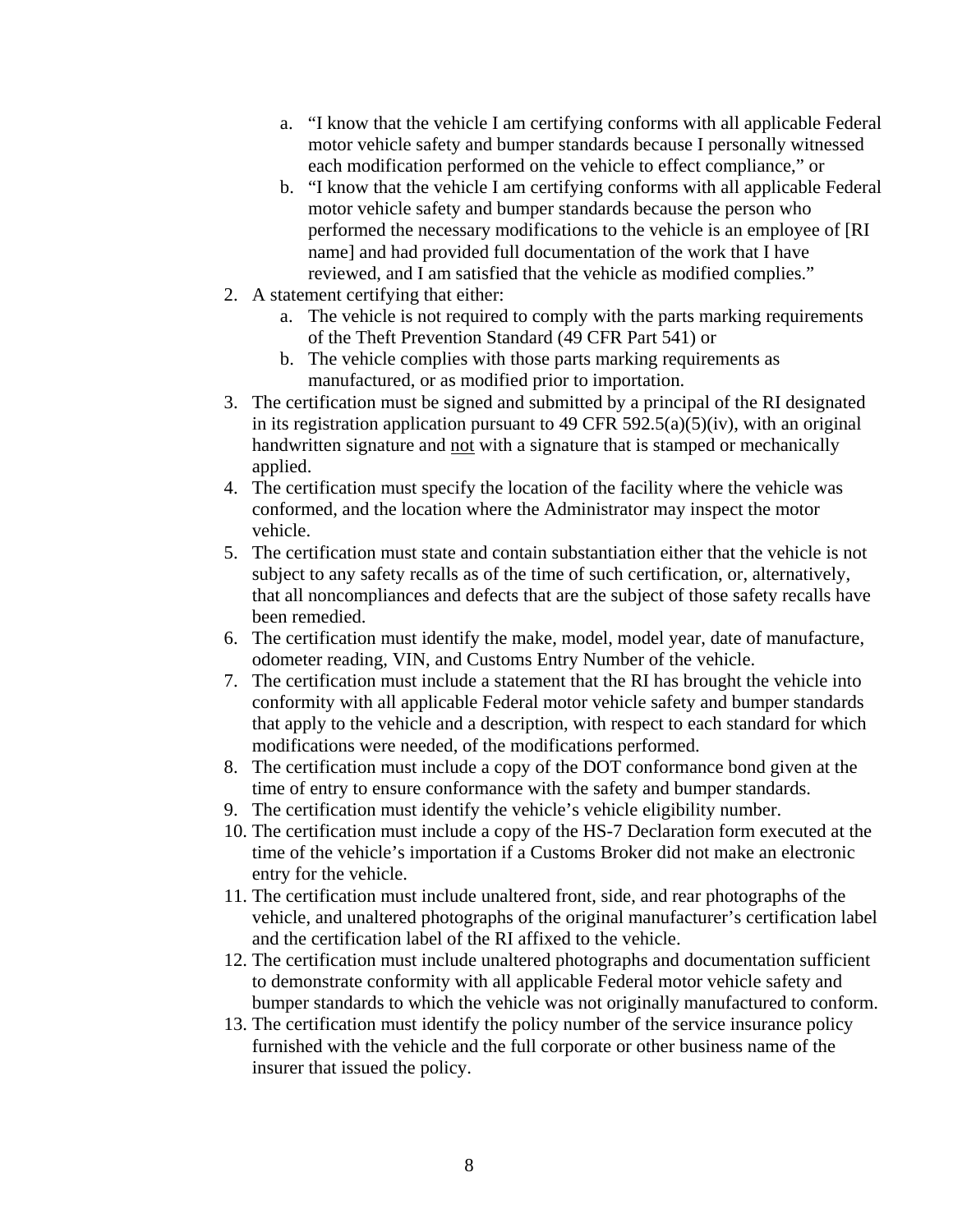- iii. For vehicles that have already been determined eligible for importation, the conformity package must be submitted to NHTSA no later than 120 days from the vehicle's date of entry. The RI must hold the vehicle for 30 days after submission of the conformity package unless it receives prior notice from NHTSA that the vehicle may be released to be licensed or registered for use on public roads. The notice is furnished in the form of a letter releasing the DOT conformance bond the RI is required to furnish at the time of entry to ensure that the vehicle is brought into conformity with all applicable FMVSS within 120 days from its date or entry or is exported from, or abandoned to, the United States.
- iv. The DOT conformance bond must be in an amount equivalent to 150 percent of the dutiable value of the vehicle and must be underwritten by a surety company approved by the Department of Treasury to underwrite Federal bonds. If the RI is unable to obtain a DOT conformance bond underwritten by an approved surety, the RI may offer cash deposits or obligations of the United States, in an amount equivalent to 150 percent of the dutiable value of the vehicle, in lieu of the bond. Before NHTSA will accept cash deposits, the RI must enter an agreement with the agency obligating the RI to bring the vehicle into conformity with all applicable FMVSS within 120 days from its date of entry or to export the vehicle from, or abandon it to, the United States. NHTSA charges a small fee (in the neighborhood of \$10) to cover CBP's cost of collecting the DOT conformance bond, and a considerably greater fee (over \$450) to cover NHTSA's own costs for processing cash deposits furnished in lieu of a DOT conformance bond.

#### 10) **Importation Regulations**

- *i.* NHTSA has issued regulations implementing the vehicle importation laws found at 49 U.S.C. §§ 30141 *et seq*. These regulations, which are published in Title 49, Code of Federal Regulations, are in the following parts:
	- 1. **49 CFR Part 591** *Importation of Vehicles and Equipment Subject to Federal Safety, Bumper, and Theft Prevention Standards*

These regulations establish procedures governing the importation of motor vehicles and motor vehicle equipment subject to Federal motor vehicle safety, bumper, and theft prevention standards.

- 2. **49 CFR Part 592** *Registered Importers of Vehicles Not Originally Manufactured to Conform to the Federal Motor Vehicle Safety Standards* These regulations establish procedures for the registration of persons wishing to become RIs and the maintenance of an existing RI registration. They also set forth the duties of an RI.
- 3. **49 CFR Part 593** *Determinations that a Vehicle Not originally Manufactured to Conform to the Federal Motor Vehicle Safety Standards is Eligible for Importation*

These regulations establish procedures by which NHTSA makes determinations that a vehicle not originally manufactured to conform to the FMVSS is eligible for importation and can be imported into the United States because it can be modified to comply with those standards.

#### 4. **49 CFR Part 594** *Schedule of Fees Authorized by 49 U.S.C. 30141*

These regulations establish fees that are intended to ensure that NHTSA is reimbursed for costs incurred in administering the importer registration program, in making determinations whether a nonconforming vehicle is eligible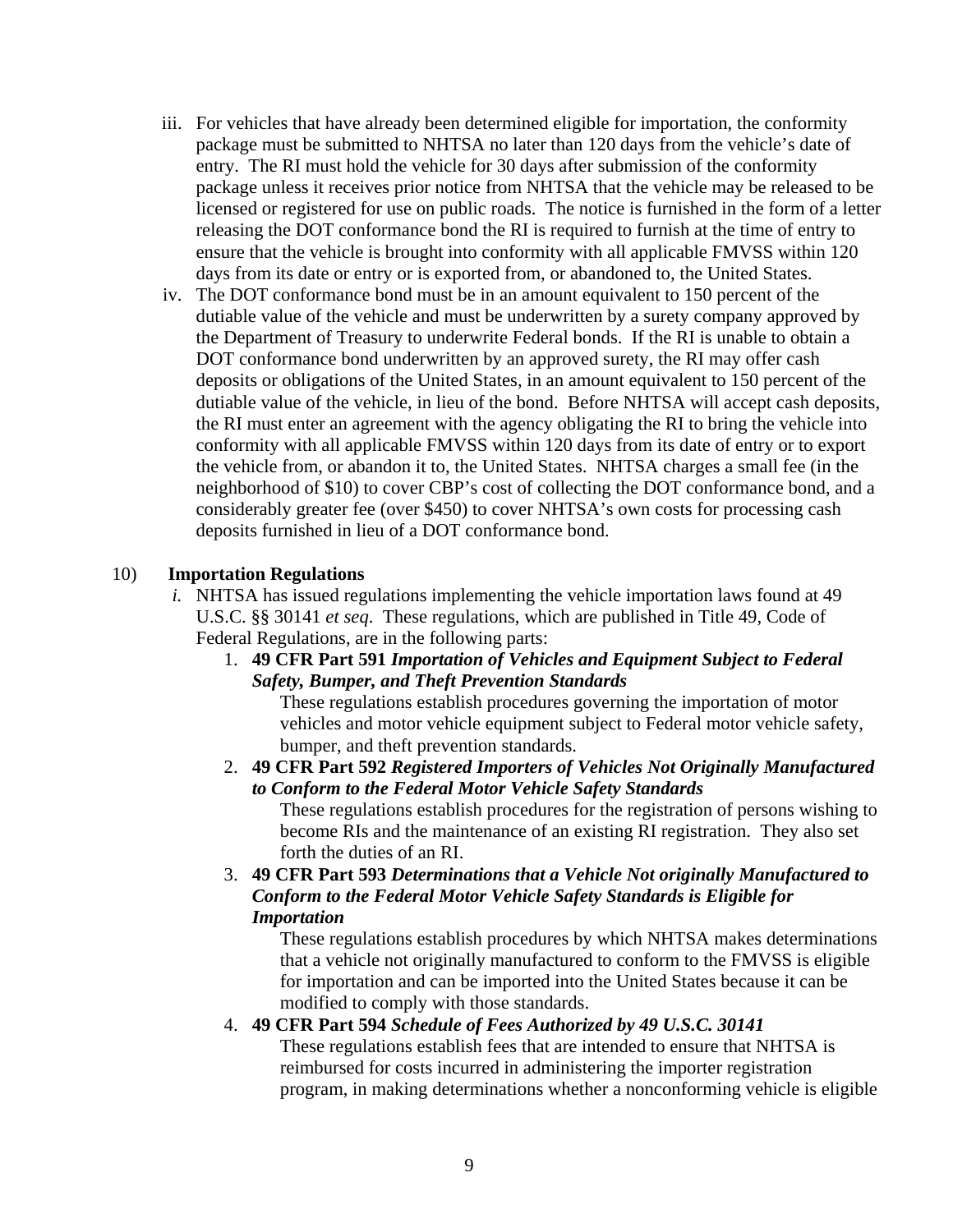for importation into the United States, and in providing the bond furnished to ensure that an imported vehicle not originally manufactured to conform to all applicable Federal motor vehicle safety standards is brought into compliance with those standards, or will be exported from, or abandoned to, the United States.

#### 11) **Importation Forms**

*i.* NHTSA requires two forms to be filed with CBP for the importation of a nonconforming vehicle to be brought into conformity with all applicable Federal motor vehicle safety and bumper standards by an RI. Those forms are as follows:

#### 1. **HS-7** *Declaration for the Importation of Motor Vehicles and Motor Vehicle Equipment Subject to Federal Motor Vehicle Safety, Bumper, and Theft Prevention Standards*

This form, referred to as the "HS-7 Declaration form," must be filed for every motor vehicle that is offered for importation into the United States. The vehicle must be identified on the form by make, model, model year and VIN. If the vehicle was not originally manufactured to conform to all applicable FMVSS, but has been determined eligible for importation by NHTSA and is being imported by an RI or by a person who has a contract with an RI to modify the vehicle so that it conforms to all applicable FMVSS following importation, the name and registration number of the RI must also be entered on the form, along with the vehicle eligibility number assigned to the vehicle by NHTSA. There are 13 check-off boxes on the form, each of which pertains to a different basis for lawfully importing into the United States a motor vehicle or item of motor vehicle equipment subject to the FMVSS. Nonconforming vehicles that have been determined eligible for importation and are imported under bond by an RI or by a person who has a contract with an RI are entered under as Box 3 on the HS-7 Declaration form. Nonconforming vehicles that are imported on a temporary basis for the purpose of preparing an import eligibility petition are imported under Box 13. A NHTSA permission letter must be obtained to import a vehicle under Box 13. If entries are made by a Customs Broker, they may be filed electronically through the Automated Broker Interface (ABI) system in lieu of filing a paper copy of the HS-7 Declaration form. A copy of the HS-7 Declaration form may be downloaded from the agency's website at http://www.nhtsa.dot.gov/cars/rules/import/.

#### 2. **HS-474 B***ond to Ensure Conformance with Motor Vehicle Safety and Bumper Standards*

A DOT conformance bond, on form HS-474, must be furnished for every nonconforming motor vehicle offered for importation by an RI or by a person who has a contract with an RI under Box 3 on the HS-7 Declaration form. The bond, in an amount equivalent to 150 percent of the entered value of the vehicle, must be underwritten by a surety that is approved by the Department of the Treasury. The bond ensures that the vehicle is brought into conformity with all applicable FMVSS and Bumper Standards within 120 days from its date of entry or is delivered to CBP for export from, or abandonment to, the United States. The bond also ensures that a conformity package covering the vehicle is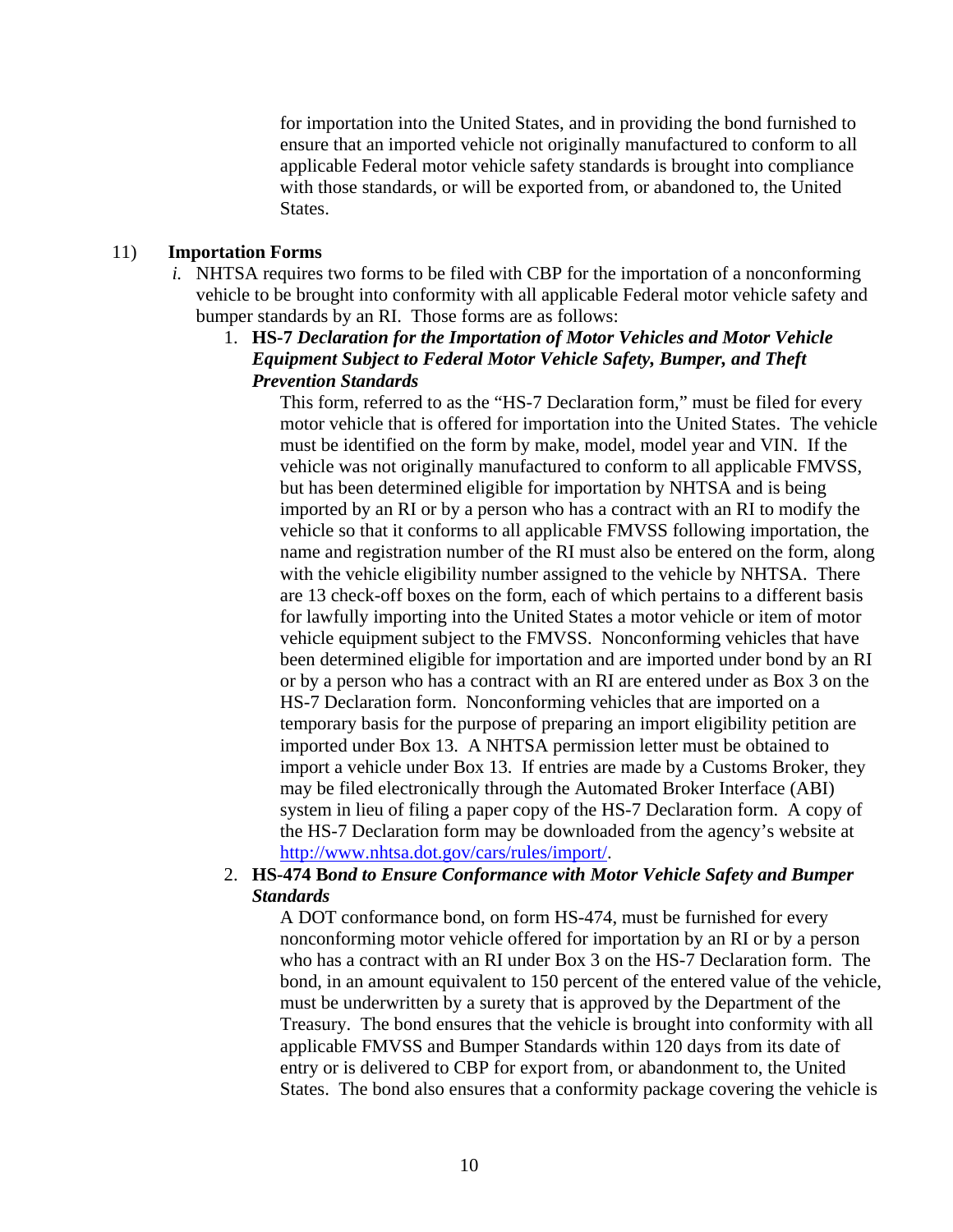submitted to NHTSA and that the RI does not release custody of the vehicle to any person for the purpose of being licensed or registered for use on public roads until 30 days after a conformity package covering the vehicle is submitted to NHTSA. The bond also ensures that the vehicle is held by the RI if the RI receives written notice from NHTSA that an inspection of the vehicle is required or there is reason to believe that the conformity package contains a false certification or misrepresentation. NHTSA will release the bond upon receipt of a conformity package that adequately demonstrates that the vehicle has been brought into conformity with all applicable FMVSS and Bumper Standards. This release, which is furnished in the form of a letter from NHTSA, permits the RI to release custody of the vehicle so that it can be licensed or registered for use on public roads. Regulations pertaining to the bond are found at 49 CFR 591.8. The bond's provisions are set forth in 49 CFR Part 591, Appendix A. A copy of the HS-474 form may be downloaded from the agency's website at http://www.nhtsa.dot.gov/cars/rules/import/.

#### 12) **Civil Penalties for Violating the Vehicle Safety Laws or Regulations Administered by NHTSA**

- i. The regulations in 49 CFR Part 592 that establish the duties of an RI are issued under 49 U.S.C. §§ 30141-30147. As provided in 49 U.S.C. § 30165(a), a person who violates any of those sections, or a regulation prescribed thereunder, is liable to the United States for civil penalties. Civil penalties are periodically adjusted for inflation. As of the date of publication of this document (January 2009), civil penalties are set at an amount of not more than \$6,000 for each violation, up to a maximum civil penalty of \$16,375,000 for a related series of violations. See 49 CFR 578.6. Civil penalties can and will be imposed if an RI fails to adhere to the duties specified in pertinent regulations. For this reason, an RI must read and adhere to the requirements of 49 CFR 592.6. NHTSA also issues guidance to RIs in the form of periodic newsletters, which are e-mailed to all RIs in active status and published on the agency's website at http://www.nhtsa.gov/cars/rules/import.
- ii. NHTSA is authorized under 49 U.S.C. § 30166(e) to require an RI to keep records and make reports to enable the agency to decide whether the RI is complying with the vehicle importation laws and the regulations issued thereunder. Failure to provide information requested by NHTSA under this authority may result in a civil penalty of not more than \$6,000 per day, up to a maximum civil penalty of \$16,375,000 for any related series of daily violations.

#### 13) **Additional Requirements to Become Registered as an RI**

i. A person applying to become an RI must be familiar the FMVSS, as found in 49 CFR Part 571, and regulations governing vehicle importation in 49 CFR Parts 591-594. Before granting registration, the agency will administer a short oral quiz to gauge the applicant's understanding of the more fundamental requirements for being an RI. The applicant will also be asked to submit samples of the certification labels it intends to affix to the vehicles it will conform to all applicable FMVSS and Bumper Standards, so that the agency can assess whether these meet the content and format requirements of the certification regulations in 49 CFR Part 567.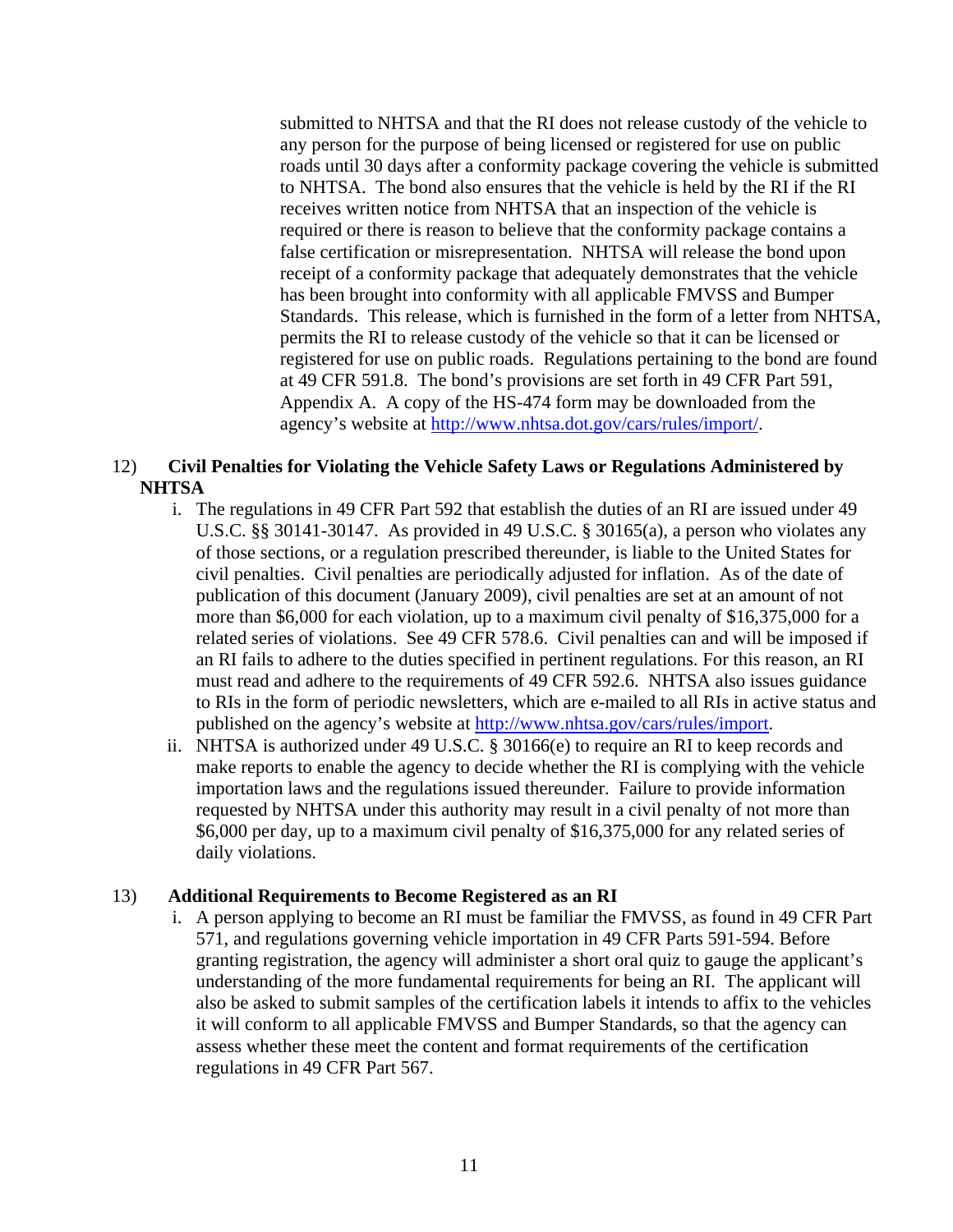#### 14) **Appendix**

#### **SAMPLE RI APPLICATION LETTER, RI APPLICATION, AND RI CHECKLIST**

January 1, 2009

Import and Certification Division National Highway Traffic Safety Administration West Building -  $4^{th}$  Floor - Room W43-481 1200 New Jersey Avenue, SE Washington, DC 20590 Attn: NVS-223 Application for Registration as Importer

Dear Sir or Madam:

Please see my enclosed application for registration as an importer. This application comprises a threepage "Application for Registration as Importer" with my notarized signature, a completed "RI Application Checklist," and {*insert #*} enclosures as identified by the "RI Application Checklist."

My application is submitted in accordance with the procedures in 49 CFR Part 592 for the registration of importers of motor vehicles not originally manufactured to comply with all applicable Federal motor vehicle safety standards. Pursuant to 592.5(4)(vi), I state that no shareholder, officer, director, employee, or any person in affinity with such, who has been previously affiliated with another Registered Importer in any capacity is associated with my application **-OR-** Pursuant to 592.5(4)(iv), John Doe, formerly an employee of 555 Importers, is associated with my application.

Your consideration of my application is appreciated. If you have any questions, please contact me by telephone 555-555-5555 or by email JSmith@myisp.net.

Sincerely,

*John Smith* 

John Smith

Enclosures: Application for Registration as Importer (Registered Importer) RI Application Checklist Enclosures Nos. 1-2, 5-12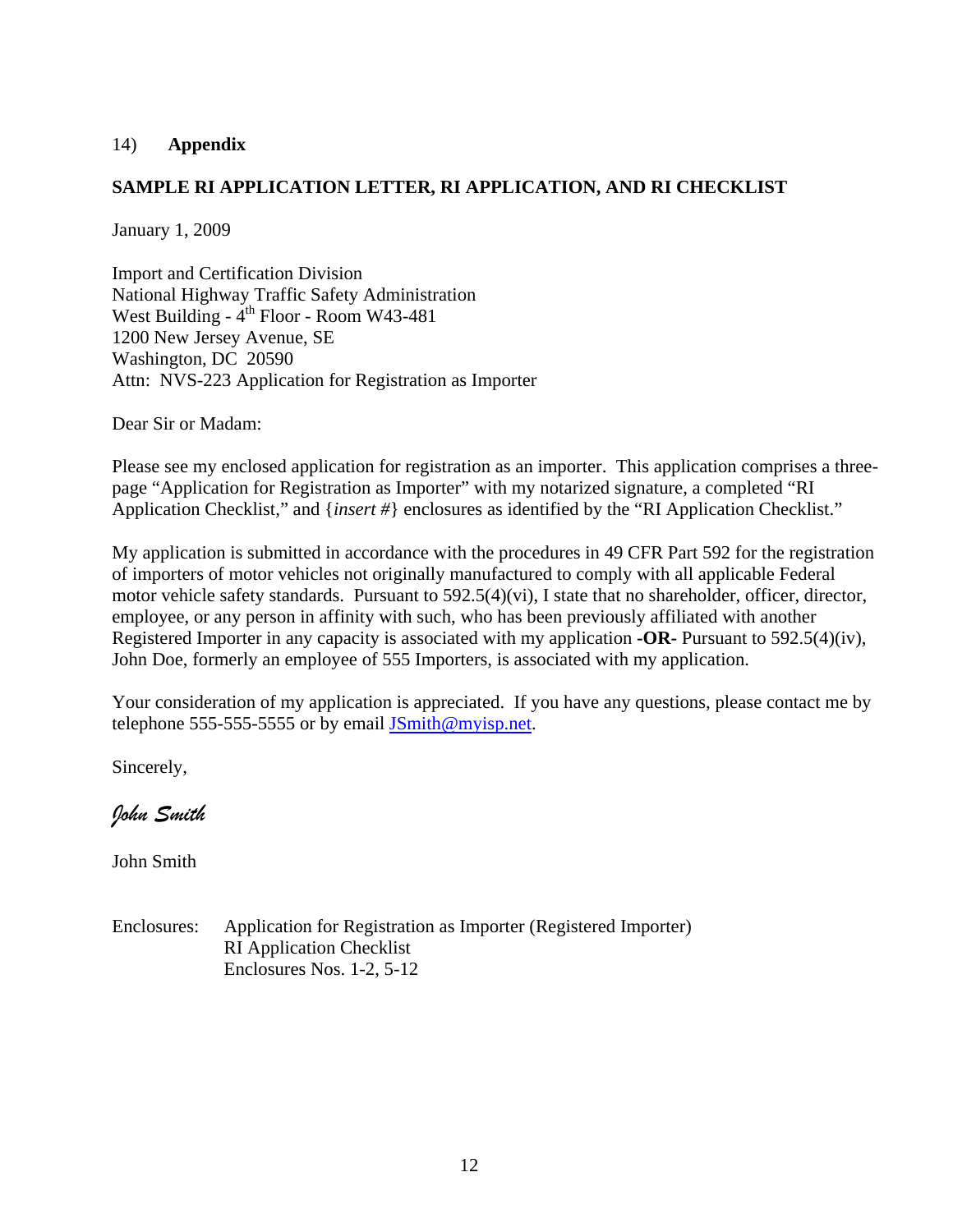| Applicant Information - § 592.5(a) |                                                                                                                           |            |                   |              |               |                                                                                          |                                               |                        |                                                                                                                                                                                                                                            |
|------------------------------------|---------------------------------------------------------------------------------------------------------------------------|------------|-------------------|--------------|---------------|------------------------------------------------------------------------------------------|-----------------------------------------------|------------------------|--------------------------------------------------------------------------------------------------------------------------------------------------------------------------------------------------------------------------------------------|
|                                    |                                                                                                                           |            |                   |              |               |                                                                                          |                                               |                        |                                                                                                                                                                                                                                            |
|                                    | Applicant Name: Smith                                                                                                     | Last       |                   |              | John<br>First |                                                                                          | C<br>M.I.                                     | 01/01/85<br><b>DOB</b> | <b>President</b><br>Position                                                                                                                                                                                                               |
|                                    |                                                                                                                           |            |                   |              |               |                                                                                          |                                               |                        |                                                                                                                                                                                                                                            |
|                                    | Business Name: Smith Imports, LLC.                                                                                        |            |                   |              |               |                                                                                          |                                               |                        |                                                                                                                                                                                                                                            |
|                                    | Business Address: 123 Main St. #101                                                                                       |            |                   |              |               |                                                                                          |                                               | Anywhere, MN           | 12345                                                                                                                                                                                                                                      |
|                                    |                                                                                                                           |            | Street. Suite No. |              |               |                                                                                          |                                               | City, State            | Zip Code                                                                                                                                                                                                                                   |
|                                    | Contact Info:                                                                                                             |            | 555-555-5555      |              |               | 555-555-5556                                                                             |                                               | JSmith@myisp.net       |                                                                                                                                                                                                                                            |
|                                    |                                                                                                                           | Telephone  |                   |              | Facsimile     |                                                                                          | Email                                         |                        |                                                                                                                                                                                                                                            |
|                                    | Form of Business Organization (check one below):                                                                          |            |                   |              |               |                                                                                          | State under which business formed:            |                        | <b>Minnesota</b>                                                                                                                                                                                                                           |
|                                    | Sole Proprietorship                                                                                                       |            |                   | Partnership  |               |                                                                                          | Non-public Corporation                        | ⊠                      | <b>Public Corporation</b>                                                                                                                                                                                                                  |
|                                    |                                                                                                                           |            |                   |              |               | Identify Each Partner/Officer/Director/Manager of Applicant's Partnership or Corporation |                                               |                        |                                                                                                                                                                                                                                            |
|                                    |                                                                                                                           |            |                   |              |               |                                                                                          |                                               |                        |                                                                                                                                                                                                                                            |
|                                    | Name:                                                                                                                     | <b>Doe</b> |                   |              | Jane          |                                                                                          | D                                             | 01/02/86               | <b>Vice Pres</b>                                                                                                                                                                                                                           |
|                                    | <b>Business Address:</b>                                                                                                  | Last       |                   |              | First         |                                                                                          | M.I.                                          | <b>DOB</b>             | Position                                                                                                                                                                                                                                   |
|                                    |                                                                                                                           |            | 123 Main St. #101 |              |               |                                                                                          |                                               | Anywhere, MN           | 12345                                                                                                                                                                                                                                      |
|                                    |                                                                                                                           |            | Street, Suite No. |              |               |                                                                                          |                                               | City, State            | Zip Code                                                                                                                                                                                                                                   |
|                                    |                                                                                                                           |            |                   |              |               | Additional Partner/Officer/Director/Manager of Applicant's Partnership or Corporation    |                                               |                        |                                                                                                                                                                                                                                            |
|                                    | Name:                                                                                                                     | <b>Doe</b> |                   |              | John          |                                                                                          | Е.                                            | 01/03/85               | <b>CFO</b>                                                                                                                                                                                                                                 |
|                                    |                                                                                                                           | Last       |                   |              | First         |                                                                                          | M.I.                                          | <b>DOB</b>             | Position                                                                                                                                                                                                                                   |
|                                    |                                                                                                                           |            |                   |              |               |                                                                                          |                                               |                        |                                                                                                                                                                                                                                            |
|                                    | Business Address: 123 Main St. #101                                                                                       |            |                   |              |               |                                                                                          |                                               | Anywhere, MN           | 12345                                                                                                                                                                                                                                      |
|                                    |                                                                                                                           |            | Street. Suite No. |              |               | Additional Partner/Officer/Director/Manager of Applicant's Partnership or Corporation    |                                               | City, State            | Zip Code                                                                                                                                                                                                                                   |
|                                    |                                                                                                                           |            |                   |              |               |                                                                                          |                                               |                        |                                                                                                                                                                                                                                            |
|                                    | Name: Smith                                                                                                               |            |                   |              |               | <b>Harriett</b>                                                                          | F                                             | 01/04/86               | <b>Director</b>                                                                                                                                                                                                                            |
|                                    |                                                                                                                           | Last       |                   |              | First         |                                                                                          | M.I.                                          | <b>DOB</b>             | Position                                                                                                                                                                                                                                   |
|                                    | Business Address: 123 Main St. #101                                                                                       |            |                   |              |               |                                                                                          |                                               | Anywhere, MN           | 12345                                                                                                                                                                                                                                      |
|                                    |                                                                                                                           |            | Street, Suite No. |              |               |                                                                                          |                                               | City, State            | Zip Code                                                                                                                                                                                                                                   |
|                                    |                                                                                                                           |            |                   |              |               | (Attach a separate page if there are more than 3 partners/officers/directors/managers)   |                                               |                        |                                                                                                                                                                                                                                            |
|                                    |                                                                                                                           |            |                   |              |               |                                                                                          |                                               |                        |                                                                                                                                                                                                                                            |
|                                    |                                                                                                                           |            |                   |              |               | <b>Business Interests</b>                                                                |                                               |                        |                                                                                                                                                                                                                                            |
|                                    |                                                                                                                           |            |                   |              |               |                                                                                          |                                               |                        | am willing to contract with individual owners to conform to the FMVSS the following types of vehicles those owners<br>import, provided the vehicles have been determined to be eligible for importation pursuant to 49 CFR Part 593 (check |
|                                    | all that apply):                                                                                                          |            |                   |              |               |                                                                                          |                                               |                        |                                                                                                                                                                                                                                            |
|                                    |                                                                                                                           |            |                   |              |               |                                                                                          |                                               |                        |                                                                                                                                                                                                                                            |
| ⊠                                  | Passenger Cars                                                                                                            |            | $\boxtimes$       | <b>MPVs</b>  | ⊠             |                                                                                          | Light Duty Trucks (10,000 lb GVWR or less)    |                        |                                                                                                                                                                                                                                            |
| $\boxtimes$                        | <b>Trailers</b>                                                                                                           |            | $\sim$            | <b>Buses</b> | ΙI            |                                                                                          | Heavy Trucks & Tractors (Over 10,000 lb GVWR) |                        |                                                                                                                                                                                                                                            |
|                                    |                                                                                                                           |            |                   |              |               |                                                                                          |                                               |                        |                                                                                                                                                                                                                                            |
| ⊠                                  | Motorcycles / Motor Driven Cycles                                                                                         |            |                   |              |               |                                                                                          |                                               |                        |                                                                                                                                                                                                                                            |
|                                    | I am willing to modify for compliance with FMVSS vehicles imported from:<br>$\boxtimes$ Canada $\Box$ All other countries |            |                   |              |               |                                                                                          |                                               |                        |                                                                                                                                                                                                                                            |
|                                    |                                                                                                                           |            |                   |              |               |                                                                                          |                                               |                        |                                                                                                                                                                                                                                            |
|                                    | Yes $\boxtimes$ No                                                                                                        |            |                   |              |               | <b>Petition for an Import Eligibility Decision</b>                                       |                                               |                        | I am willing to prepare and submit import eligibility petitions to NHTSA and to pay all required fees                                                                                                                                      |
|                                    |                                                                                                                           |            |                   |              |               | for those petitions, as set forth in 49 CFR Parts 593 and 594                            |                                               |                        |                                                                                                                                                                                                                                            |

# **Application for Registration as Importer**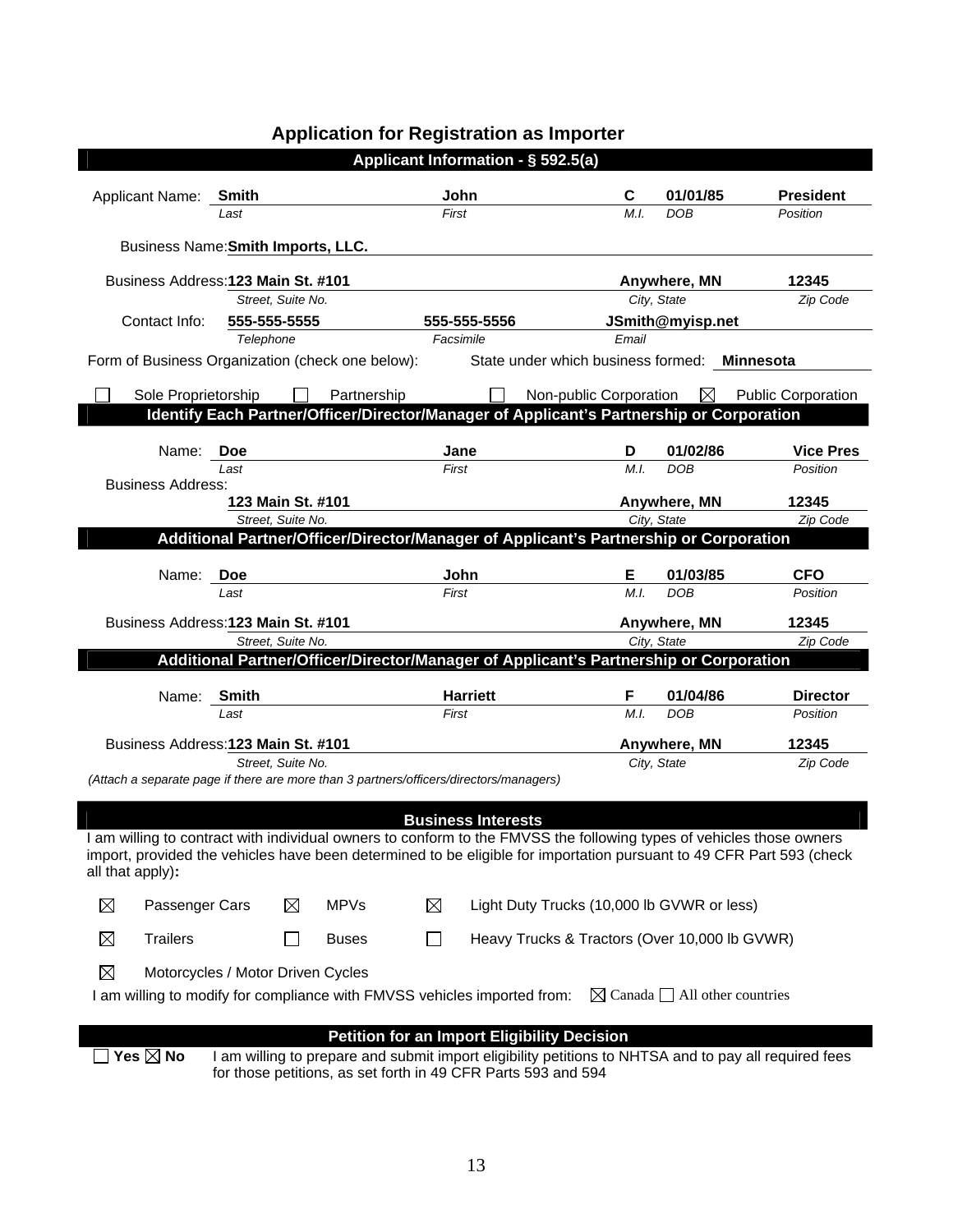|                                                                    |                                                                                                        | <b>RI Premises - Main Office</b>               |              |                             |                   |  |  |
|--------------------------------------------------------------------|--------------------------------------------------------------------------------------------------------|------------------------------------------------|--------------|-----------------------------|-------------------|--|--|
|                                                                    | Business Address: 123 Main St. #101                                                                    |                                                |              | Anywhere, MN                | 12345             |  |  |
|                                                                    | Street, Suite No.                                                                                      |                                                |              | City, State                 | Zip Code          |  |  |
| Contact Info:                                                      | 555-555-5555                                                                                           | 555-555-5556                                   | 01/09/09     |                             |                   |  |  |
|                                                                    | Telephone                                                                                              | Facsimile                                      |              | Date Facility First Used    |                   |  |  |
|                                                                    |                                                                                                        | <b>RI Premises - Records Storage</b>           |              |                             |                   |  |  |
| <b>Business Address: S/A</b>                                       |                                                                                                        |                                                |              |                             |                   |  |  |
|                                                                    | Street, Suite No.                                                                                      |                                                |              | City, State                 | Zip Code          |  |  |
| Contact Info:                                                      |                                                                                                        |                                                |              |                             |                   |  |  |
|                                                                    | Telephone                                                                                              | Facsimile                                      |              | Date Facility First Used    |                   |  |  |
|                                                                    |                                                                                                        | <b>RI Premises - Conformance Modifications</b> |              |                             |                   |  |  |
|                                                                    | Business Address: 456 Mechanic's Way                                                                   |                                                |              | Anywhere, MN                | 12345             |  |  |
|                                                                    | Street, Suite No.                                                                                      |                                                |              | City, State                 | Zip Code          |  |  |
| Contact Info:                                                      | 555-555-5557                                                                                           | 555-555-5558                                   | 12/01/08     |                             |                   |  |  |
|                                                                    | Telephone                                                                                              | Facsimile                                      |              | Date Facility First Used    |                   |  |  |
|                                                                    |                                                                                                        | <b>RI Premises - Vehicle Storage</b>           |              |                             |                   |  |  |
|                                                                    | Business Address: 789 Storage Street                                                                   |                                                |              | Anywhere, MN                | 12345             |  |  |
|                                                                    | Street, Suite No.                                                                                      |                                                |              | City, State                 | Zip Code          |  |  |
| Contact Info:                                                      | 555-555-5559                                                                                           | None                                           | 12/01/08     |                             |                   |  |  |
|                                                                    | Telephone                                                                                              | Facsimile                                      |              | Date Facility First Used    |                   |  |  |
|                                                                    | (Attach a separate page if there are more locations)                                                   |                                                |              |                             |                   |  |  |
|                                                                    |                                                                                                        |                                                |              |                             |                   |  |  |
|                                                                    | Principals of the applicant whom the applicant authorizes to submit conformity certifications to NHTSA |                                                |              |                             |                   |  |  |
|                                                                    |                                                                                                        |                                                |              |                             |                   |  |  |
| Principal Name:                                                    | <b>Smith</b>                                                                                           | John                                           | C            | <b>President</b>            |                   |  |  |
|                                                                    | Last                                                                                                   | First                                          | M.I.         | <b>Position Title</b>       |                   |  |  |
|                                                                    |                                                                                                        |                                                |              |                             |                   |  |  |
| Principal Name:                                                    | Doe                                                                                                    | Jane                                           | D            | <b>Vice President</b>       |                   |  |  |
|                                                                    | Last                                                                                                   | First                                          | M.I.         | <b>Position Title</b>       |                   |  |  |
| Principal Name:                                                    | <b>Smith</b>                                                                                           | James                                          | A            | <b>General Manager</b>      |                   |  |  |
|                                                                    | Last                                                                                                   | First                                          | M.I.         | <b>Position Title</b>       |                   |  |  |
|                                                                    |                                                                                                        |                                                |              |                             |                   |  |  |
| Principal Name:                                                    | N/A<br>Last                                                                                            | First                                          | M.I.         | <b>Position Title</b>       |                   |  |  |
|                                                                    | (Attach a separate page if there are more principals authorized to sign conformity certifications)     |                                                |              |                             |                   |  |  |
|                                                                    |                                                                                                        |                                                |              |                             |                   |  |  |
|                                                                    |                                                                                                        | <b>Customs Broker</b>                          |              |                             |                   |  |  |
|                                                                    |                                                                                                        |                                                |              |                             |                   |  |  |
|                                                                    | Broker Name: 12345 Customs Brokers                                                                     |                                                |              |                             |                   |  |  |
|                                                                    |                                                                                                        |                                                |              |                             |                   |  |  |
|                                                                    | Business Address: 876 Brokers Way<br>Street, Suite No.                                                 |                                                |              | Anywhere, MN<br>City, State | 12345<br>Zip Code |  |  |
|                                                                    |                                                                                                        |                                                |              |                             |                   |  |  |
| Contact Info:                                                      | Able                                                                                                   | Abigail                                        | 555-555-9876 |                             | 555-555-5432      |  |  |
|                                                                    | Last                                                                                                   | First                                          | Telephone    | Facsimile                   |                   |  |  |
|                                                                    |                                                                                                        |                                                |              |                             |                   |  |  |
| Associated With EPA Licensed Independent Commercial Importer (ICI) |                                                                                                        |                                                |              |                             |                   |  |  |
|                                                                    |                                                                                                        |                                                |              |                             |                   |  |  |
|                                                                    | ICI Name: Green Importer, LLC                                                                          |                                                |              |                             |                   |  |  |
| <b>Business Address:</b>                                           | 987 Birch Place #100                                                                                   |                                                |              | Anywhere, MN                | 12345             |  |  |
|                                                                    | Street, Suite No.                                                                                      |                                                |              | City, State                 | Zip Code          |  |  |
| Contact Info:                                                      | Jones                                                                                                  | <b>Douglas</b>                                 | 555-555-6543 | 555-555-9513                |                   |  |  |
|                                                                    | Last                                                                                                   | First                                          | Telephone    | Facsimile                   |                   |  |  |
|                                                                    |                                                                                                        |                                                |              |                             |                   |  |  |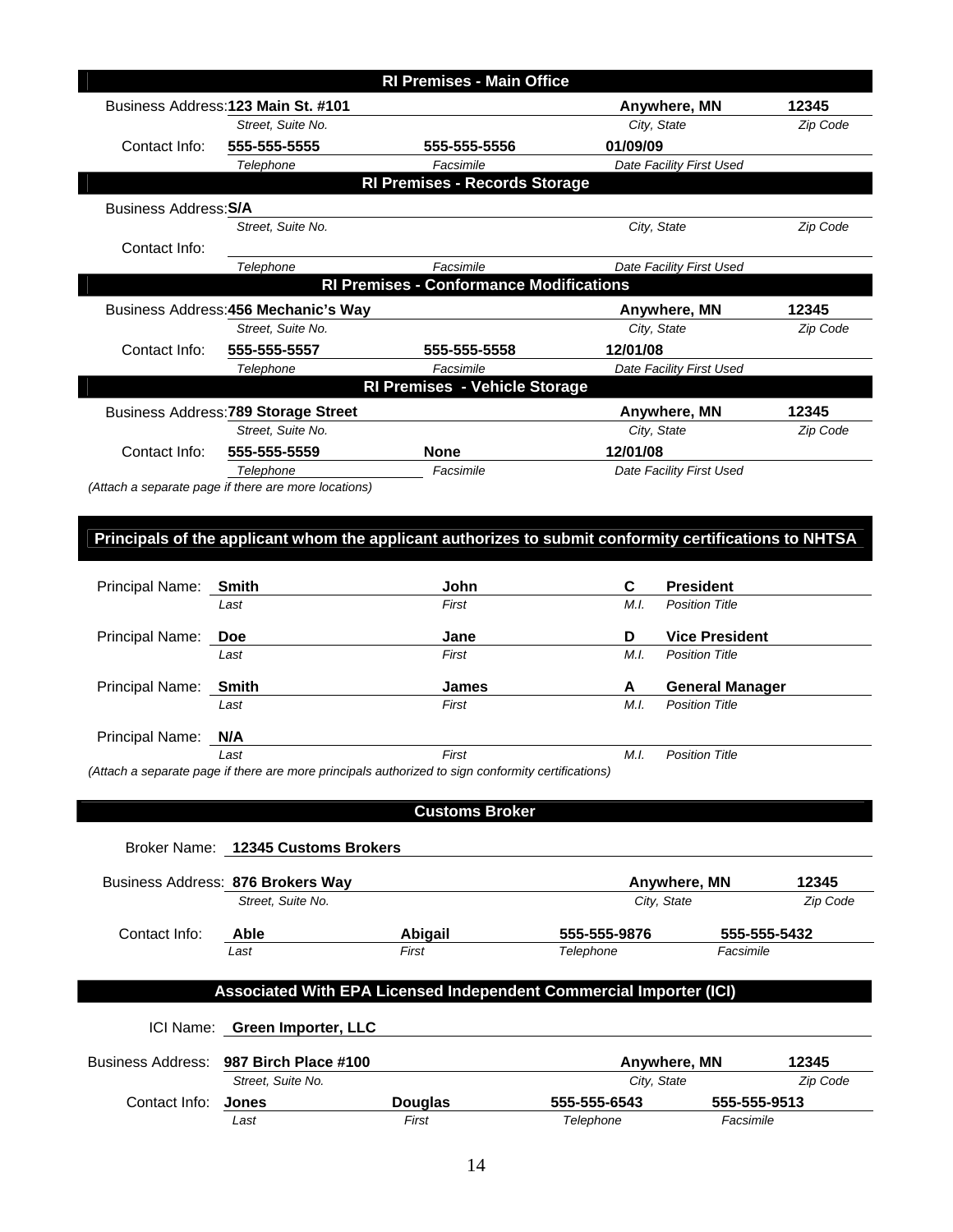#### **Certification - (§ 592.5(a)(6))**

 $\boxtimes$  By checking this box, I hereby certify that I have never had a registration revoked pursuant to 49 CFR § 592.7, nor is my company or was my company, directly or indirectly owned or controlled by, or under common ownership or control with, a person who has had a registration revoked pursuant to § 592.7.

#### **Certification - (§ 592.5(a)(11))**

 $\boxtimes$  By checking this box, I hereby certify that I have read and understand the duties of a Registered Importer, as set forth in 49 CFR § 592.6 and that I will fully comply with each such duty.

#### **Certification - (§ 592.5(a)(11))**

 $\boxtimes$  By checking this box, I hereby certify that that all the information provided in this application is true and correct.

#### **Certification - (§ 592.5(a)(11))**

 $\boxtimes$  By checking this box, I hereby certify that I understand that, in the event the registration for which I am applying is suspended or revoked, or lapses, I will remain obligated to notify owners and to remedy noncompliances or safety related defects, as required by 49 CFR § 592.6(j), for each vehicle for which I have furnished a certificate of conformity to NHTSA.

#### **Acknowledgement - (§ 592.5(a)(9))**

 $\boxtimes$  By checking this box, I acknowledge that I am able to acquire and maintain information regarding the vehicles that I import and the names and addresses of the vehicles that I import or for which I furnish certificates of conformity to NHTSA in order to notify such owners when a noncompliance or a defect related to motor vehicle safety has been determined to exist in such vehicles. I further acknowledge that I must maintain a record system capable of acquiring and maintaining names, addresses and telephone numbers of the owners of those vehicles to provide such notification. I understand it is my obligation to find and notify the current owner, at the time a recall notification is required on such vehicle and to locate owners by my records, state records, or by using a private company to obtain the name and address of the vehicle owner. I acknowledge that I will be financially able to remedy a noncompliance or safety-related defect even through replacement of such vehicles, or am technically able to remedy such noncompliances or defects through repair of the vehicles.

#### **Confidentiality Disclosure - (§ 592.5(a)(10))**

If applicable, I have segregated and specified any part of the information and data submitted in or with this application that I wish to have withheld from public disclosure in accordance with 49 CFR Part 512, on the basis that it is confidential business information, I have complied with all requirements of that part to preserve the confidentiality of this information, including the filing of the appropriate certificate in support of the request, as set forth in Appendix A to Part 512.

#### **Application Prepared By - (§ 592.5(a)(3))**

| Name:    | Smith             | James |              | Gen Mar  |
|----------|-------------------|-------|--------------|----------|
|          | Last              | First | M.I.         | Title    |
| Address: |                   |       |              |          |
|          | 123 Main St. #101 |       | Anywhere, MN | 12345    |
|          | Street, Suite No. |       | City, State  | Zip Code |

**Enclosures** 

I have attached to this application 10 enclosures identified by the form entitled "RI Application Checklist" as set forth in 49 CFR § 592.5

| Iohn C. Smith                                                                         | <b>January 12, 2009</b> |
|---------------------------------------------------------------------------------------|-------------------------|
| Applicant's Signature (Signature must be acknowledged by a notary $(§\ 592.5(a)(12))$ | Date                    |
|                                                                                       |                         |
| John Banker                                                                           | <b>January 12, 2009</b> |

*Notary's Signature* Date **Date** *Date Date Date*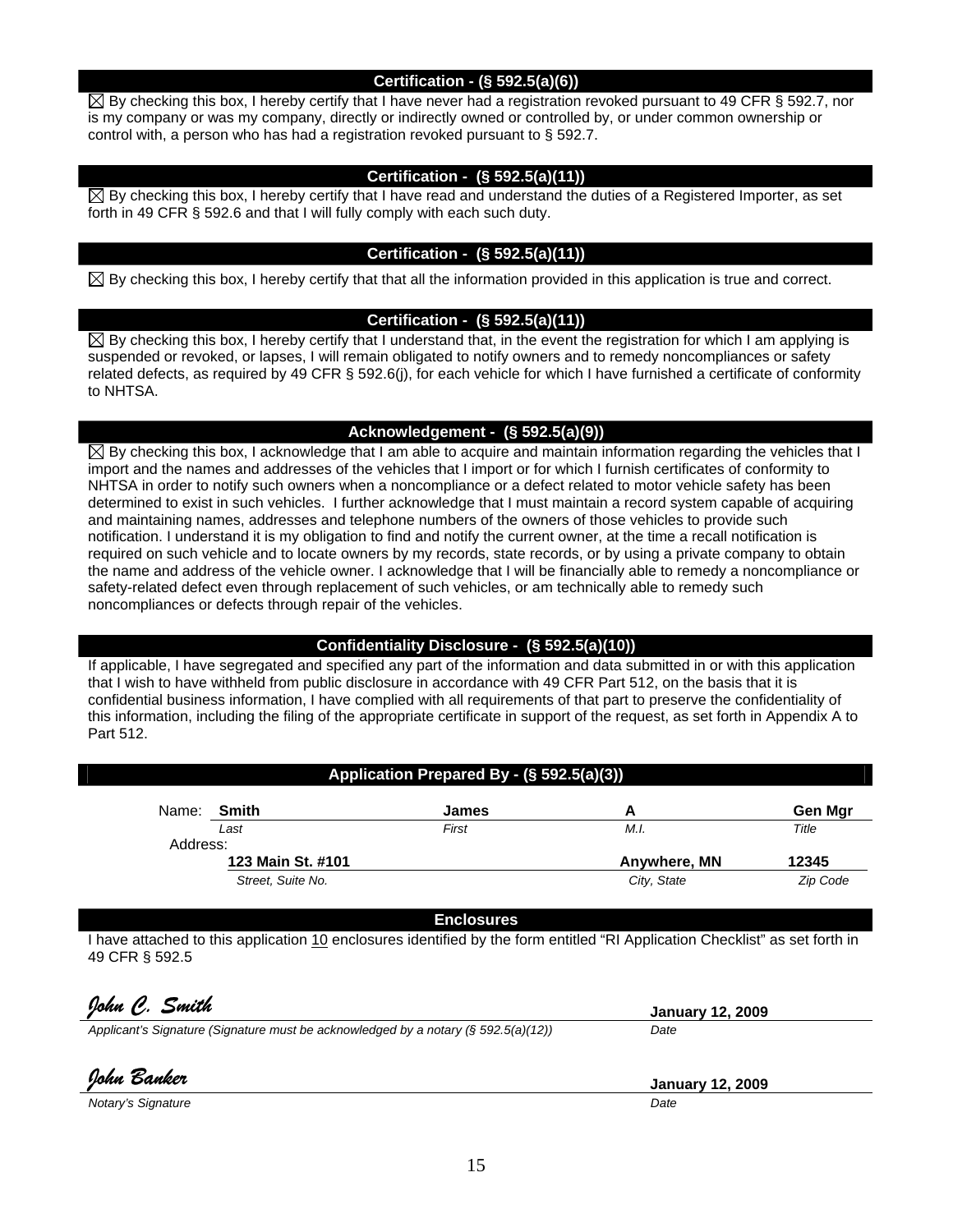# **RI Application Checklist**

|   | N/A | No.            | Enclosures with the following material or information should accompany the "Application for<br>Registration as Importer (Registered Importer)"                                                                                                                                                                                                                                                                                                                                                                                                                                                                                                                                                                                                                                                                                                                                                                   |
|---|-----|----------------|------------------------------------------------------------------------------------------------------------------------------------------------------------------------------------------------------------------------------------------------------------------------------------------------------------------------------------------------------------------------------------------------------------------------------------------------------------------------------------------------------------------------------------------------------------------------------------------------------------------------------------------------------------------------------------------------------------------------------------------------------------------------------------------------------------------------------------------------------------------------------------------------------------------|
|   |     | 1              | A narrated digital DVD video that shows the facilities the applicant proposes to use to conduct its business<br>as an RI. This must be formatted to play in Windows Media Player® or in QuickTime®. Suitable video<br>formats include MPEG® and AVI. The recording must include footage of the office space and office<br>equipment the applicant will use in its RI business, including file cabinets or other devices that will be used<br>to store the records an RI must maintain. The recording must also show the area outside the building as<br>having secure vehicle storage space and the premises inside the building that will be used for performing<br>conformance modifications on imported nonconforming vehicles. Footage must also be provided that<br>shows that the applicant has procured a current copy of Title 49, Code of Federal Regulations, Parts 400 to<br>599. (§ 592.5(a)(9)(ii)) |
|   | N/A | $\overline{2}$ | If the applicant is a non-public corporation, the applicant must provide a statement issued by the Office of<br>the Secretary of State, or other responsible official of the State in which the applicant is incorporated,<br>certifying that the applicant is a corporation in good standing. The application also must include the full<br>name, street address, and date of birth of each officer, director, manager, and person who is authorized to<br>sign documents on behalf of the corporation and the name of any person who owns or controls 10% or<br>more of the corporation. $(\S 592.5(a)(4)(iii))$                                                                                                                                                                                                                                                                                               |
|   |     | 3              | If the applicant is a public corporation, the applicant must include a copy of its latest 10-K filing with the<br>Securities and Exchange Commission, and provide the name and address of any person who is authorized<br>to sign documents on behalf of the corporation. $(\S 592.5(a)(4)(iv))$                                                                                                                                                                                                                                                                                                                                                                                                                                                                                                                                                                                                                 |
|   | N/A | $\overline{4}$ | If the applicant is a corporation not organized under the laws of a State of the United States, or is a sole<br>proprietorship or partnership located outside the United States, the application must be accompanied by the<br>applicant's designation of a permanent resident of the U.S. as the applicant's agent for service of process in<br>the form specified by 49 CFR $\S$ 551.45. ( $\S$ 592.5(a)(5)(v))                                                                                                                                                                                                                                                                                                                                                                                                                                                                                                |
| ٦ |     | 5              | Proof that the applicant has ordered a current copy 49 CFR Parts 400-599 from the Government Printing<br>Office. $(\S 592.5(a)(9), (11))$                                                                                                                                                                                                                                                                                                                                                                                                                                                                                                                                                                                                                                                                                                                                                                        |
|   |     | 6              | A cashiers check or certified check made payable to the <i>Treasurer of the United States</i> in the amount<br>specified under 49 CFR Part 594 to cover the cost of the application. $(\S 592.5(a)(7))$                                                                                                                                                                                                                                                                                                                                                                                                                                                                                                                                                                                                                                                                                                          |
|   |     | $\overline{7}$ | A copy of the Safety Recall Service Contract the applicant has entered with an independent insurance<br>company, with notarized signatures, to cover the obligations the applicant will incur as an RI with respect to<br>conducting safety recall campaigns. (§ 592.5(a)(8))                                                                                                                                                                                                                                                                                                                                                                                                                                                                                                                                                                                                                                    |
|   |     | 8              | A copy of the current business license issued to the applicant to do business as an importer or modifier or<br>seller of motor vehicles or a statement that the applicant has made a bona fide inquiry and is not required<br>by State or local authority to have such a license or document. (§ 592.5(a)(5)(iii))                                                                                                                                                                                                                                                                                                                                                                                                                                                                                                                                                                                               |
|   |     | 9              | Information sufficient to establish that the applicant is technically able to modify any nonconforming motor<br>vehicle to all applicable Federal motor vehicle safety and bumper standards. This information should<br>include, but not be limited to, the professional qualifications of the applicant and its employees at the time of<br>the application (such as whether any such persons have been licensed as mechanics), and a description of<br>their experience in conforming and repairing vehicles. (§ 592.5(a)(9)(i))                                                                                                                                                                                                                                                                                                                                                                               |
|   |     | 10             | Information sufficient to establish that the applicant owns or leases one or more facilities sufficient in nature<br>and size to repair, conform, and store the vehicles for which it provides certification of conformance to<br>NHTSA including a copy of the deed or lease for each such facility, video photographs of each such facility,<br>and the street address and telephone number of each such facility. (§ 592.5(a)(9)(ii))                                                                                                                                                                                                                                                                                                                                                                                                                                                                         |
|   |     | 11             | Information sufficient to establish that the applicant is financially and technically able to provide notification<br>of and to remedy a noncompliance with an FMVSS or a defect related to motor vehicle safety in the<br>vehicles that it imports through repair, repurchase or replacement of such vehicles. (§ 592.5(a)(9)(iii))                                                                                                                                                                                                                                                                                                                                                                                                                                                                                                                                                                             |
|   |     | 12             | Information sufficient to establish that the applicant is able to acquire and maintain information regarding the<br>vehicles that it imports and the names and addresses of the vehicles that it imports or for which it furnishes<br>certificates of conformity to NHTSA in order to notify such owners when a noncompliance or a defect<br>related to motor vehicle safety has been determined to exist in such vehicles. (§ 592.5(a)(9)(iv))                                                                                                                                                                                                                                                                                                                                                                                                                                                                  |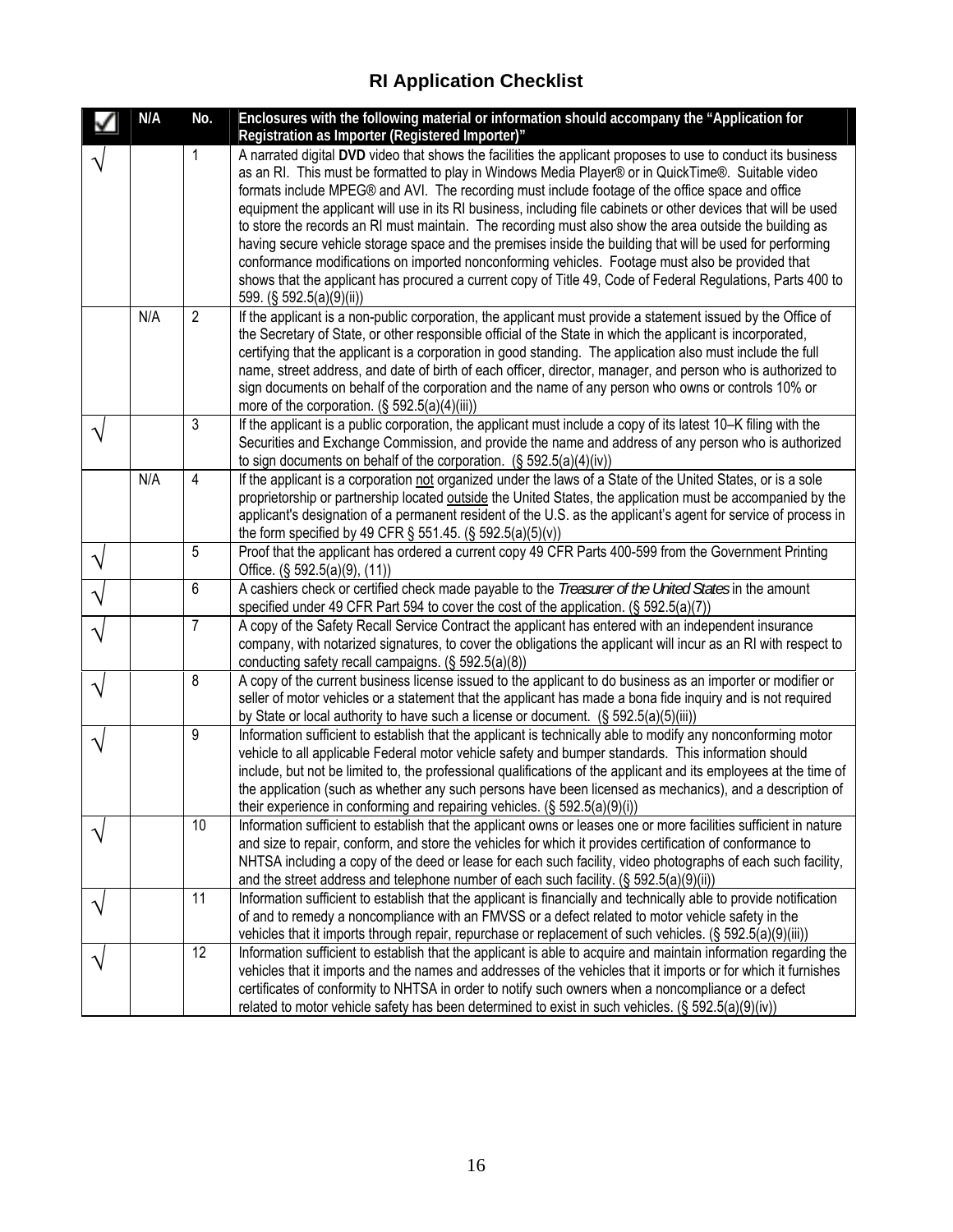# **RI APPLICATION CHECKLIST - EXPLANATION**

## *[NOTE: The contents of this section reflect requirements in 49 CFR 592.5. Preceding each section is a citation to the particular paragraph of the regulations that requires the submission of the information in that section. More detailed information on these requirements can be found in the regulations cited.]*

# **Enclosure 1**

# **VIDEO SUBMISSION** § 592.5(a)(9)(ii)

A narrated digital DVD video that shows the facilities the applicant proposes to use to conduct its business as an RI. This must be formatted to play in Windows Media Player® or in QuickTime®. Suitable video formats include MPEG® and AVI. The recording must include footage of the office space and office equipment the applicant will use in its RI business, including file cabinets or other devices that will be used to store the records an RI must maintain. The recording must also show the area outside the building as having secure vehicle storage space and the premises inside the building that will be used for performing conformance modifications on imported nonconforming vehicles. Footage must also be provided that shows that the applicant has procured a current copy of Title 49, Code of Federal Regulations, Parts 400 to 599.

#### **Enclosure 2**

# **NON-PUBLIC CORPORATION INFORMATION** - § 592.5(a)(4)(iii)

If the applicant is a non-public corporation, the applicant must provide as an enclosure to the application a statement issued by the Office of the Secretary of State, or other responsible official of the State in which the applicant is incorporated, certifying that the applicant is a corporation in good standing. The application also must identify the full name, street address, and date of birth of each officer, director, manager, and person who is authorized to sign documents on behalf of the corporation and the name of any person who owns or controls 10% or more of the corporation.

# **Enclosure 3**

# **PUBLIC CORPORATION INFORMATION** - § 592.5(a)(4)(iv)

If the applicant is a public corporation, the applicant must provide as an enclosure to the application a copy of its latest 10–K filing with the Securities and Exchange Commission. The application must identify the name and address of any person who is authorized to sign documents on behalf of the corporation.

#### **Enclosure 4**

# **DESIGNATION OF A PERMANENT RESIDENT OF THE U.S. AS THE APPLICANT'S AGENT FOR SERVICE OF PROCESS** - § 592.5(a)(5)(v)

If the applicant is a corporation not organized under the laws of a State of the United States, or is a sole proprietorship or partnership located outside the United States, the applicant must provide as an enclosure to the application the applicant's designation of a permanent resident of the U.S. as the applicant's agent for service of process in the form specified by 49 CFR § 551.45.

#### **Enclosure 5**

# **PURCHASE OF 49 CFR PARTS 400-599** - § 592.5(a)(9), (11)

The applicant must provide as an enclosure to the application proof that the applicant has ordered a current copy 49 CFR Parts 400-599 from the Government Printing Office. This volume of the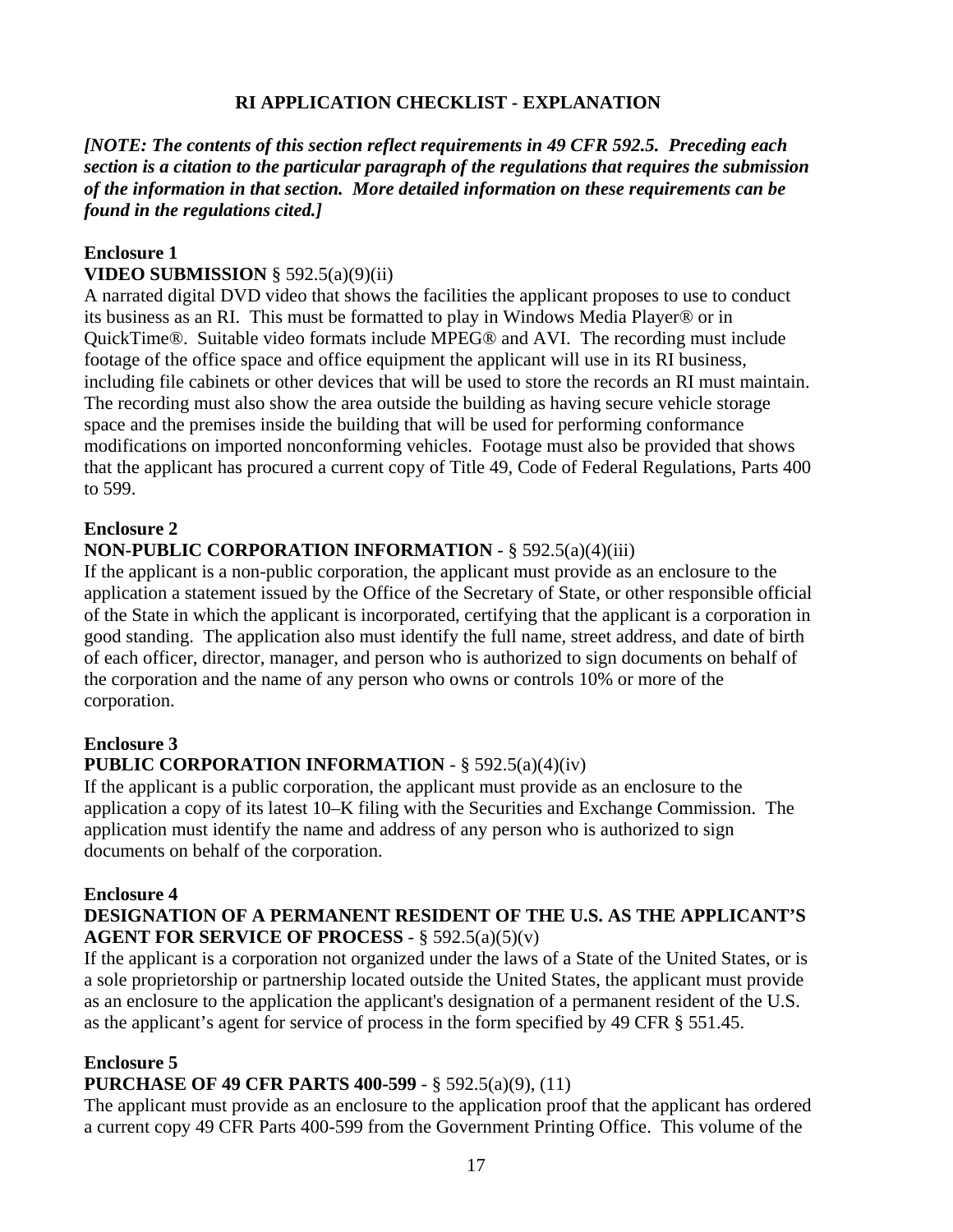CFR can be purchased from the Government Printing Office (GPO) by calling toll-free (866) 512-1800 or (202) 512-1800 in the Washington, DC area. Information on purchasing the volume can also be obtained from the GPO website at http://bookstore.gpo.gov. The volume, which is revised as of October 1 of every year, costs \$64.00 for the volume revised as of October 1, 2007 (stock number 869-062-00211-4). NOTE: Proof that you have obtained this volume is also shown by including images of it in the office video.

Since many of the standards are revised each year, it is important that an RI order the CFR each year to know the latest requirements. Amendments to the regulations in the CFR that take effect before that volume is next revised are published in daily editions of the Federal Register that can be accessed from the Government Printing Office web site at: http://www.access.gpo.gov/su\_docs/aces/aces140.html.

# **Enclosure 6**

# **APPLICATION FEE** - § 592.5(a)(7)

The applicant must provide as an enclosure to the application payment in the form of a CASHIERS CHECK OR CERTIFIED CHECK made payable to the Treasurer of the United States. The application fee for FY 2009 is \$760. This is the ONLY fee required to make application. If the application is denied \$465 will be refunded.

# **Enclosure 7**

# **SERVICE INSURANCE POLICY** - § 592.5(a)(8)

The applicant must provide as an enclosure to the application either a copy of a contract with an independent insurance company to acquire a prepaid mandatory service insurance policy as required in section 592.5, or a copy of such a policy, in an amount that equals \$2,000 for each vehicle for which the applicant will furnish a certificate of conformity to NHTSA. The purpose of the policy is to ensure that the applicant will be financially able to remedy any noncompliance or safety-related defect determined to exist in a vehicle the RI imports at no cost to the owner of the vehicle for a period of 10 years after the date of entry. Companies known to issue service insurance policies are:

Avalon Risk Management, Inc. 150 Northwest Point Blvd Elk Grove Village IL 60007 978-740-5677 or 888-750-5677 Attn: Mike Brown

Automobile Consumer Service Corporation 2007 Poole Drive, Suite A Huntsville, AL 35810 Bob Clemens: 256-851-6777 or 800-824-7059

# **Enclosure 8**

# **BUSINESS LICENSE -** § 592.5(a)(5)(iii)

The applicant must provide as an enclosure to the application a copy of a business license or other similar document issued by an appropriate State or local authority authorizing the applicant to do business as an importer, or modifier, or seller of motor vehicles or a statement by the applicant that it has made a bona fide inquiry and is not required by such a State or local authority to have such a license or document.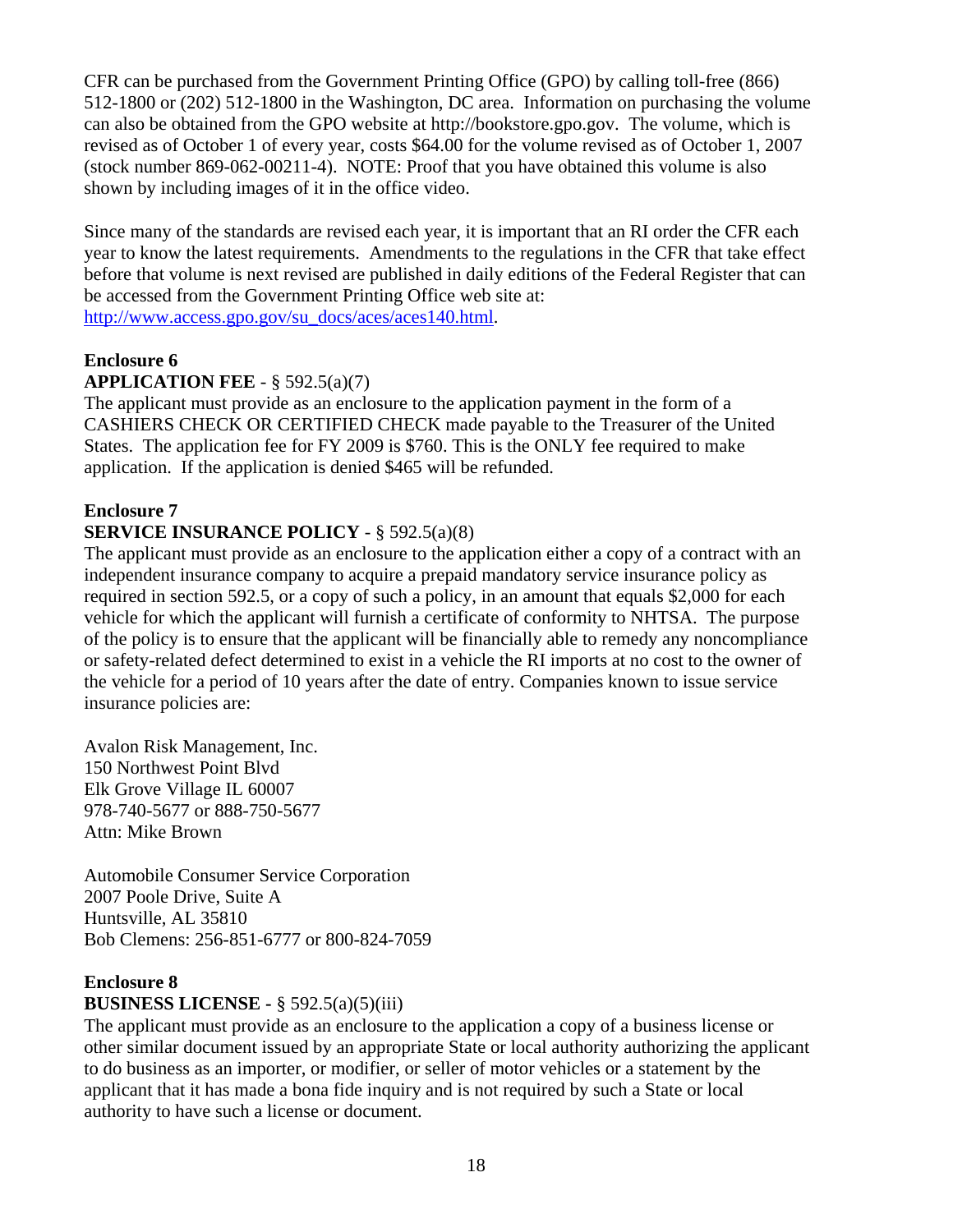# **Enclosure 9 TECHNICAL COMPETENCE** - § 592.5(a)(9)(i)

The applicant must provide as an enclosure to the application information sufficient to establish that it is technically able to modify any nonconforming motor vehicle to all applicable Federal motor vehicle safety and bumper standards. This information should include, but not be limited to, the professional qualifications of the applicant and its employees at the time of the application (such as whether any such persons have been licensed as mechanics), and a description of their experience in conforming and repairing vehicles.

# **Enclosure 10**

# **RI PREMISES - PROOF OF OWNERSHIP OR LEASE - §** 592.5(a)(9)(ii)

The applicant must provide as an enclosure to the application acceptable proof of ownership or lease of premises needed for the Main Office; RI Records Storage; Vehicle Conformance Modifications; and Vehicle Storage. Acceptable proof is a copy of the deed to the property or if the property is leased, a dated copy of the lease, showing the signature of the lessor(s) and lessee(s). The lease must identify the subject premises and the purpose for which those premises are being leased. The term of the lease must also be identified.

# **Enclosure 11**

# **FINANCIAL AND TECHNICAL CAPABILITY - NOTIFICATION AND RECALL** - § 592.5(a)(9)(iii)

Applicant must provide information sufficient to establish that it is financially and technically able to provide notification of and to remedy a noncompliance with an FMVSS or a defect related to motor vehicle safety in the vehicles that it imports through repair, repurchase or replacement of such vehicles.

# **Enclosure 12**

# **RECORDS MAINTENANCE** - § 592.5(a)(9)(iv)

Applicant must provide information sufficient to establish that it is able to acquire and maintain information regarding the vehicles that it imports and the names and addresses of the vehicles that it imports or for which it furnishes certificates of conformity to NHTSA in order to notify such owners when a noncompliance or a defect related to motor vehicle safety has been determined to exist in such vehicles.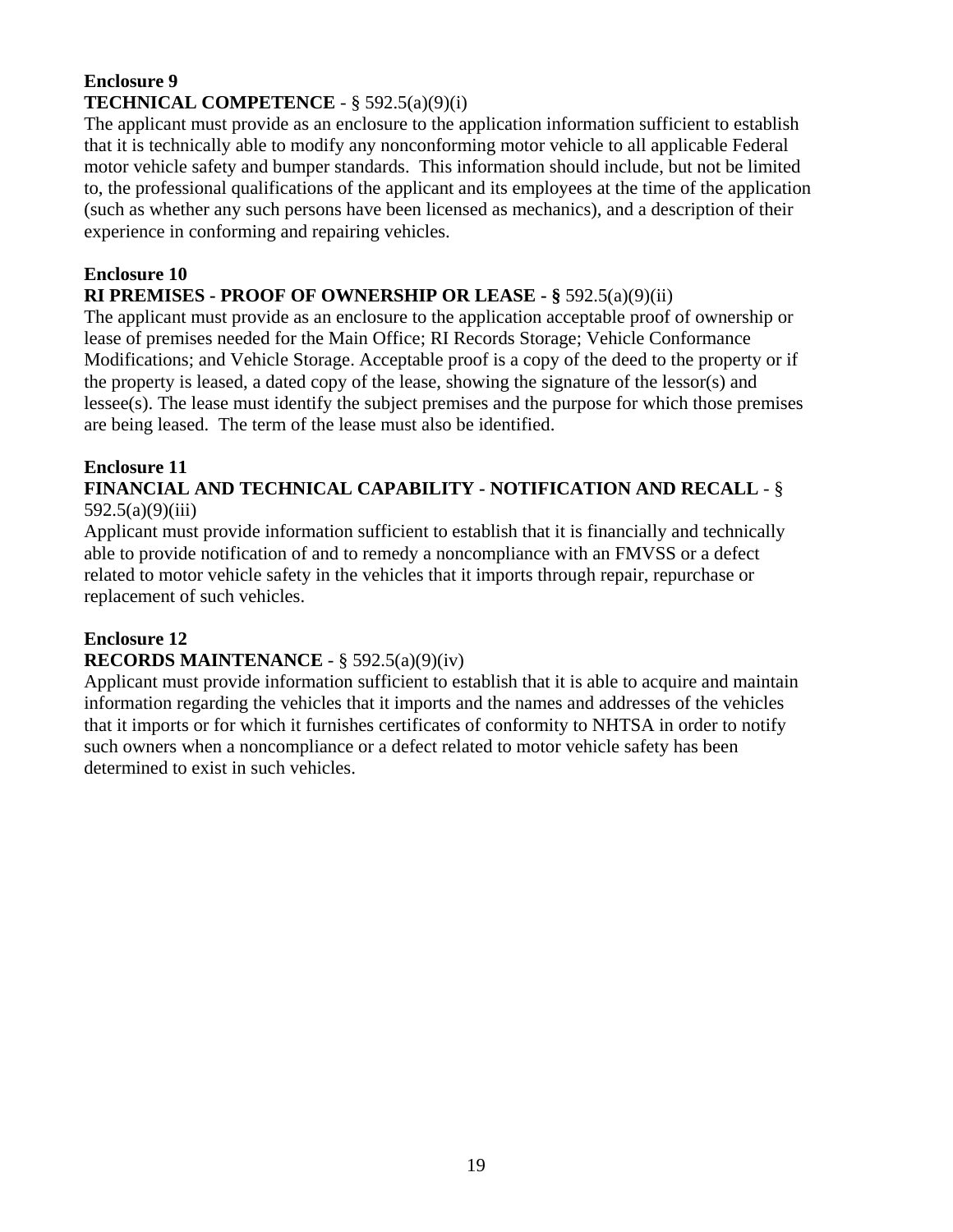# **SUGGESTED STATEMENT OF CONFORMITY**

|     | <b>Statement of Conformity</b><br>(Suggested June 2006)                                                                                                 |                 |                                            |                                                                                                                                                                                                                                                                                                                                                                         |    |                                                                                   |                                                                                                                                                                                                                                |             |  |
|-----|---------------------------------------------------------------------------------------------------------------------------------------------------------|-----------------|--------------------------------------------|-------------------------------------------------------------------------------------------------------------------------------------------------------------------------------------------------------------------------------------------------------------------------------------------------------------------------------------------------------------------------|----|-----------------------------------------------------------------------------------|--------------------------------------------------------------------------------------------------------------------------------------------------------------------------------------------------------------------------------|-------------|--|
|     | RI Name: <u>_________________________</u> _____                                                                                                         |                 |                                            | Model Year: _________________________________                                                                                                                                                                                                                                                                                                                           |    | Customs Entry #: $\_\_\_\_\_\_\_\_\_\_\_\_\_\_\_\_\_\_\_\_\_\_\_\_\_\_\_\_\_\_\_$ |                                                                                                                                                                                                                                |             |  |
|     |                                                                                                                                                         |                 | Make/Model: ______________________________ |                                                                                                                                                                                                                                                                                                                                                                         |    |                                                                                   | Entry Date: ______________________________                                                                                                                                                                                     |             |  |
|     | Address Where Vehicle Was Conformed:                                                                                                                    |                 |                                            | $\begin{picture}(180,10) \put(0,0){\dashbox{0.5}(10,0){ }} \put(10,0){\dashbox{0.5}(10,0){ }} \put(10,0){\dashbox{0.5}(10,0){ }} \put(10,0){\dashbox{0.5}(10,0){ }} \put(10,0){\dashbox{0.5}(10,0){ }} \put(10,0){\dashbox{0.5}(10,0){ }} \put(10,0){\dashbox{0.5}(10,0){ }} \put(10,0){\dashbox{0.5}(10,0){ }} \put(10,0){\dashbox{0.5}(10,0){ }} \put(10,0){\dashbox$ |    |                                                                                   | Port Code: ____________________________                                                                                                                                                                                        |             |  |
|     |                                                                                                                                                         |                 |                                            | Manufacture Date (Mo/Yr): ________________                                                                                                                                                                                                                                                                                                                              |    |                                                                                   | Service Insurance Policy #: _____________                                                                                                                                                                                      |             |  |
|     |                                                                                                                                                         |                 |                                            |                                                                                                                                                                                                                                                                                                                                                                         |    |                                                                                   |                                                                                                                                                                                                                                |             |  |
|     | Address Where Vehicle Can Be Inspected:                                                                                                                 |                 |                                            |                                                                                                                                                                                                                                                                                                                                                                         |    |                                                                                   |                                                                                                                                                                                                                                |             |  |
|     |                                                                                                                                                         |                 |                                            | Vehicle Type: ____________________________                                                                                                                                                                                                                                                                                                                              |    |                                                                                   | Is this your initial certification for this make,<br>model, and model year? [ ] Yes [ ] No                                                                                                                                     |             |  |
|     |                                                                                                                                                         |                 |                                            | O - Conformed at time of original manufacture M - Modified to conform after original manufacture N - Not applicable                                                                                                                                                                                                                                                     |    |                                                                                   | Conformity to the FMVSS and other applicable requirements has been accomplished by one of the following:                                                                                                                       |             |  |
| No. | <b>FMVSS</b>                                                                                                                                            | O M N No. FMVSS |                                            |                                                                                                                                                                                                                                                                                                                                                                         | οI | <b>MIN</b>                                                                        | No. FMVSS                                                                                                                                                                                                                      | 0<br>м<br>N |  |
| 101 | Controls and Displays                                                                                                                                   |                 |                                            | 129 New Pneumatic Tires                                                                                                                                                                                                                                                                                                                                                 |    | 220                                                                               | School Bus Rollover Protection                                                                                                                                                                                                 |             |  |
| 102 | Transmission Shift Lever, Seq-                                                                                                                          |                 |                                            | 131 School Bus Pedestrian Safety                                                                                                                                                                                                                                                                                                                                        |    | 221                                                                               | School Bus Joint Strength                                                                                                                                                                                                      |             |  |
| 103 | Windshield Defrosting, Defogging                                                                                                                        |                 |                                            | 135 Passenger Car Brake Systems                                                                                                                                                                                                                                                                                                                                         |    | 222                                                                               | School Bus Seating/Crash Protection                                                                                                                                                                                            |             |  |
| 104 | Windshield Wiping and Washing                                                                                                                           |                 | 139                                        | New Pneumatic Radial Tires                                                                                                                                                                                                                                                                                                                                              |    | 223                                                                               | Rear Impact Guards                                                                                                                                                                                                             |             |  |
| 105 | Hydraulic and Electric Brake Sys-                                                                                                                       |                 | 201                                        | Occupant Protection In Interior                                                                                                                                                                                                                                                                                                                                         |    | 224                                                                               | Rear Impact Protection                                                                                                                                                                                                         |             |  |
| 106 | Brake Hoses                                                                                                                                             |                 |                                            | 202 Head Restraints                                                                                                                                                                                                                                                                                                                                                     |    | 225                                                                               | Child Restraint Anchorage Systems                                                                                                                                                                                              |             |  |
| 108 | Lamps, Reflective Devices, and                                                                                                                          |                 |                                            | 203 Impact Protection From Steering                                                                                                                                                                                                                                                                                                                                     |    |                                                                                   | 301 Fuel System Integrity                                                                                                                                                                                                      |             |  |
| 109 | New Pneumatic Tires                                                                                                                                     |                 | 204                                        | Steering Control Rearward Dis-                                                                                                                                                                                                                                                                                                                                          |    |                                                                                   | 302 Flammability of Interior Materials                                                                                                                                                                                         |             |  |
| 110 | Tire Selection and Rims                                                                                                                                 |                 |                                            | 205 Glazing Materials                                                                                                                                                                                                                                                                                                                                                   |    |                                                                                   | 303 Fuel System Integrity of CNG Vehicles                                                                                                                                                                                      |             |  |
| 111 | Rearview Mrrors                                                                                                                                         |                 |                                            | 206 Door Locks and Retention Comp-                                                                                                                                                                                                                                                                                                                                      |    | 304                                                                               | CNG Fuel Container Integrity                                                                                                                                                                                                   |             |  |
| 113 | Hood Latch System                                                                                                                                       |                 | 207                                        | Seating Systems                                                                                                                                                                                                                                                                                                                                                         |    | 305                                                                               | Electric-Powered Vehicles                                                                                                                                                                                                      |             |  |
| 114 | Theft Protection                                                                                                                                        |                 | 208                                        | Occupant Crash Protection                                                                                                                                                                                                                                                                                                                                               |    | 401                                                                               | <b>Interior Trunk Release</b>                                                                                                                                                                                                  |             |  |
| 116 | Motor Vehicle Brake Fluids                                                                                                                              |                 |                                            | 209 Seat Belt Assemblies                                                                                                                                                                                                                                                                                                                                                |    |                                                                                   | 404 Platform Lift Installations                                                                                                                                                                                                |             |  |
| 118 | Power Operated Window Systems                                                                                                                           |                 |                                            | 210 Seat Belt Assembly Anchorages                                                                                                                                                                                                                                                                                                                                       |    |                                                                                   | 500 Low Speed Vehicles                                                                                                                                                                                                         |             |  |
| 119 | New Pneumatic Tires                                                                                                                                     |                 |                                            | 212 Windshield Mounting                                                                                                                                                                                                                                                                                                                                                 |    |                                                                                   | 49 CFR                                                                                                                                                                                                                         |             |  |
| 120 | Tire Selection and Rims                                                                                                                                 |                 |                                            | 213 Child Restraint Systems                                                                                                                                                                                                                                                                                                                                             |    |                                                                                   | 565 VIN Requirements                                                                                                                                                                                                           |             |  |
| 121 | Air Brake Systems                                                                                                                                       |                 | 214                                        | Side Impact Protection                                                                                                                                                                                                                                                                                                                                                  |    | 567                                                                               | Certification                                                                                                                                                                                                                  |             |  |
| 122 | Motorcycle Brake Systems                                                                                                                                |                 |                                            | 216 Roof Crush Resistance                                                                                                                                                                                                                                                                                                                                               |    | 581                                                                               | <b>Bumper Standard</b>                                                                                                                                                                                                         |             |  |
| 123 | Motorcycle Controls and Displays                                                                                                                        |                 |                                            | 217 Bus Exits, Window Retention, Rele                                                                                                                                                                                                                                                                                                                                   |    |                                                                                   |                                                                                                                                                                                                                                |             |  |
|     | 124 Accelerator Control Systems                                                                                                                         |                 |                                            | 219 Windshield Zone Intrusion                                                                                                                                                                                                                                                                                                                                           |    |                                                                                   |                                                                                                                                                                                                                                |             |  |
|     | I state and provide substantiation that: (check only one):<br>The vehicle is not subject to any safety recalls as of the time of such certification, or |                 |                                            |                                                                                                                                                                                                                                                                                                                                                                         |    |                                                                                   |                                                                                                                                                                                                                                |             |  |
|     | ] All noncompliances and defects that are the subject of safety recalls have been remedied                                                              |                 |                                            |                                                                                                                                                                                                                                                                                                                                                                         |    |                                                                                   |                                                                                                                                                                                                                                |             |  |
|     | I certify that: (check only one):                                                                                                                       |                 |                                            |                                                                                                                                                                                                                                                                                                                                                                         |    |                                                                                   |                                                                                                                                                                                                                                |             |  |
|     | The vehicle is not required to comply with the parts marking requirements of the Theft Prevention Standard (Part 541), or                               |                 |                                            |                                                                                                                                                                                                                                                                                                                                                                         |    |                                                                                   |                                                                                                                                                                                                                                |             |  |
|     | The vehicle, as manufactured or as modified prior to importation, complies with those parts marking requirements.                                       |                 |                                            |                                                                                                                                                                                                                                                                                                                                                                         |    |                                                                                   |                                                                                                                                                                                                                                |             |  |
|     | I certify that: (check only one):                                                                                                                       |                 |                                            |                                                                                                                                                                                                                                                                                                                                                                         |    |                                                                                   |                                                                                                                                                                                                                                |             |  |
|     |                                                                                                                                                         |                 |                                            |                                                                                                                                                                                                                                                                                                                                                                         |    |                                                                                   | 1 I know that the vehicle that I am certifying conforms with all applicable Federal motor vehicle safety and bumper standards because I                                                                                        |             |  |
|     |                                                                                                                                                         |                 |                                            | personally witnessed each modification performed on the vehicle to effect compliance, or                                                                                                                                                                                                                                                                                |    |                                                                                   |                                                                                                                                                                                                                                |             |  |
|     |                                                                                                                                                         |                 |                                            |                                                                                                                                                                                                                                                                                                                                                                         |    |                                                                                   | ] I know that the vehicle I am certifying conforms with all applicable Federal motor vehicle safety and bumper standards because the person who performed the necessary modifications to the vehicle is an employee of the abo |             |  |
|     | RI or Designated Representative Signature*: ___                                                                                                         |                 |                                            | (* Must be original, not machine stamp, etc.)                                                                                                                                                                                                                                                                                                                           |    |                                                                                   | ____ Printed Name: ______________________________                                                                                                                                                                              |             |  |
|     | Designation: _____________________________                                                                                                              |                 |                                            |                                                                                                                                                                                                                                                                                                                                                                         |    |                                                                                   |                                                                                                                                                                                                                                |             |  |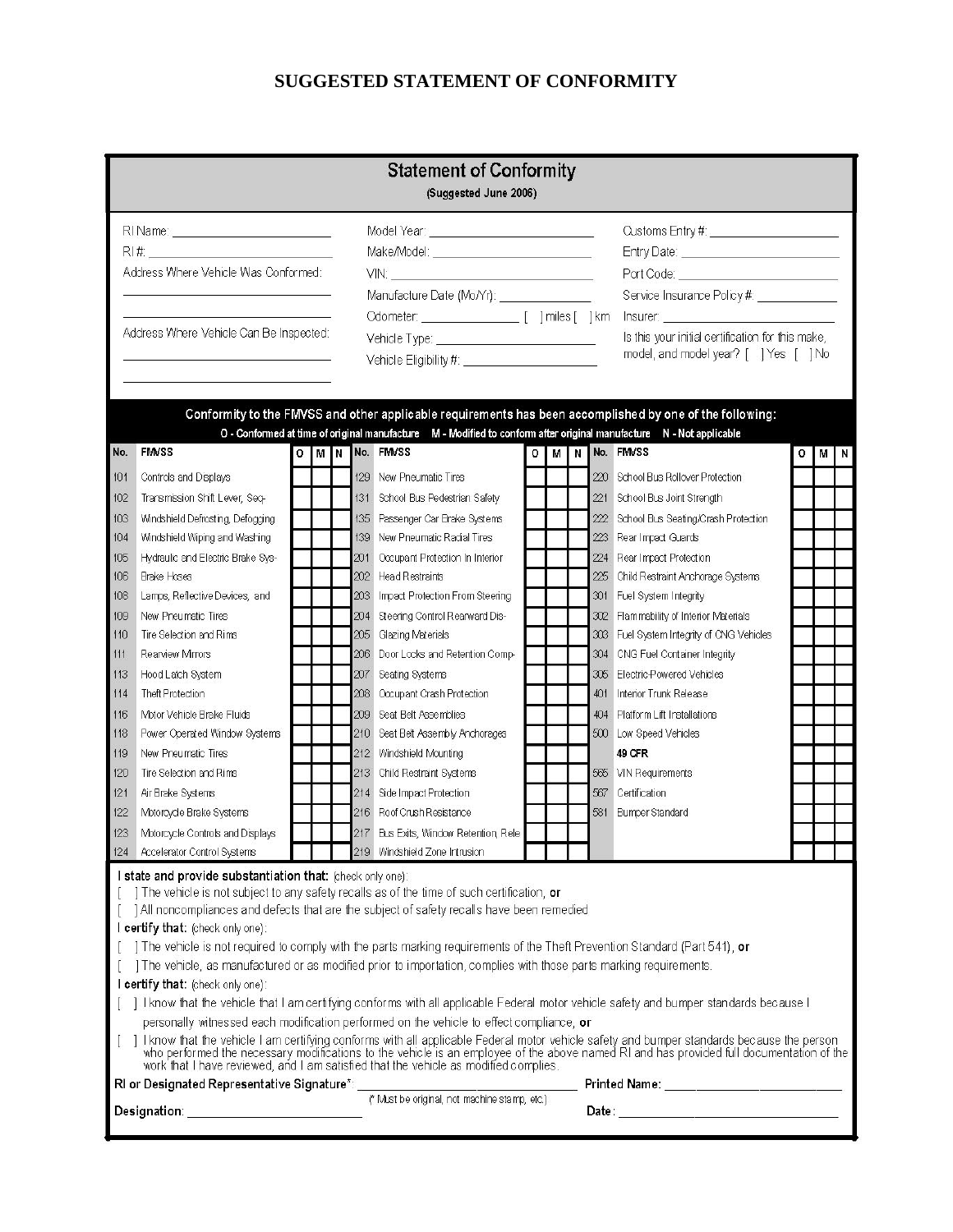#### **SUGGESTED STATEMENT OF CONFORMITY - EXPLANATION**

An RI must submit to NHTSA, upon the completion of conformance modifications to each nonconforming vehicle the RI imports, certification that it has brought the vehicle into conformity with all applicable Federal motor vehicle safety and bumper standards. The certification must be submitted within 120 days from the date of importation and must be supported with documentary and photographic evidence of the vehicle's conformity. The documents that are submitted on each vehicle are commonly referred to as a "conformity package." Normally, the conformity package will include a form, signed by the RI or by the RI's designated representative, that includes identifying information on the vehicle, statements certifying that the vehicle has been brought into conformity and that certain other requirements have been met, and a list of FMVSS and other applicable requirements with check-off boxes that permit the RI to identify whether the vehicle complies with the standard or other requirement as originally manufactured or as modified, or whether the standard or other requirement is not applicable to the vehicle.

NHTSA has previously made available to RIs a suggested form for submitting the Statement of Conformity. NHTSA has periodically updated the suggested form as new standards are adopted or pertinent regulations are amended. The suggested Statement of Conformity form was last revised in October 2006. While RIs are not obligated to use the suggested Statement of Conformity form, they can rest assured that all necessary certification statements will be made if they properly complete the form.

The June 2006 suggested Statement of Conformity form includes information that must be submitted with the conformity package under amendments to the regulations governing the activities of RIs that became effective on September 30, 2004. A copy is posted on the NHTSA web site at www.nhtsa.dot.gov/cars/rules/import. RIs may download this form for their own use.

The form is divided into three sections that are arranged in a vertical order. The top section includes identifying information on the RI and the subject vehicle, as well as information pertaining to the vehicle's importation. The middle section contains the list of FMVSS and other applicable requirements, and includes check-off boxes for the RI to use in identifying the vehicle's conformity status. The bottom section contains certification statements and a signature block. Specific changes that have been made to the June 2006 suggested Statement of Conformity form are described below:

Five new blocks were added to the top section. These identify: 1) the address where vehicle was conformed; 2) the address where vehicle can be inspected; 3) the service insurance policy number; 4) the insurer's name; and 5) a check-off block to indicate whether the RI's certification is the initial certification for the make, model, and model year of the subject vehicle.

Three new FMVSS were added to the middle section. These include: 1) FMVSS No. 129, *New Pneumatic Tires for Passenger Cars*; 2) FMVSS No. 404, *Platform Lift Installations*; and 3) FMVSS No. 500, *Low Speed Vehicles*. In addition, the statement regarding conformance to the Theft Prevention Standard in 49 CFR Part 541 was moved from the middle to the bottom section.

Three certification statements are found in the bottom section of the revised form. Each of these statements includes alternative responses, only one of which may be selected by checking the appropriate box. The first statement identifies either that the vehicle is not subject to any safety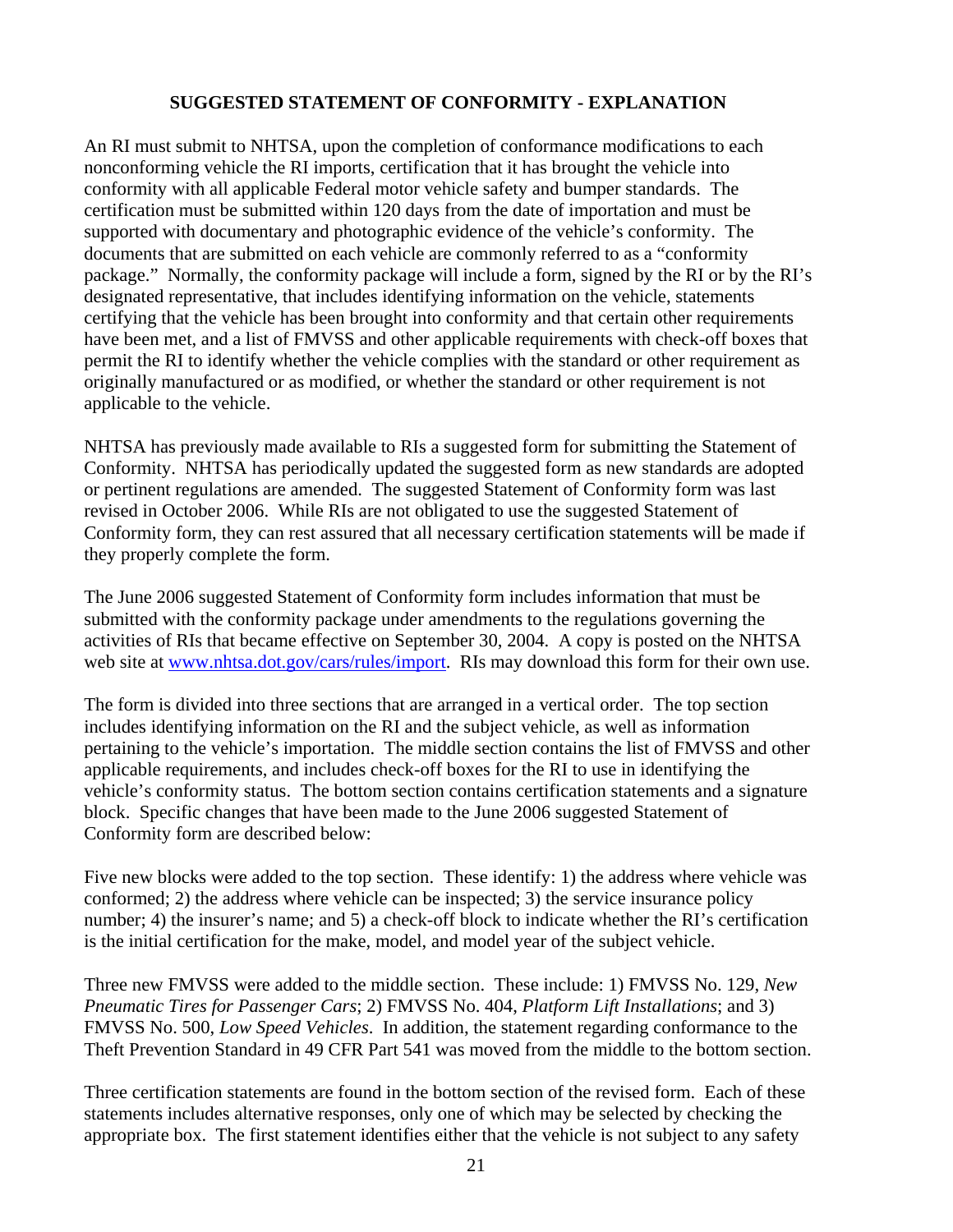recalls, or if it is subject, whether the defects or noncompliances that prompted those recalls have been remedied. The second statement identifies either that the vehicle is not subject to the parts marking requirements of the Theft Prevention Standard, or if it is subject, whether the vehicle complies with those requirements as manufactured or as modified prior to importation. The third statement contains the RI's certification that the vehicle complies with all applicable standards. We have also added a block for the printed name of the RI or its designated representative. The RI or its designated representative must also sign the form with an original signature, and not with a machine stamp or other facsimile.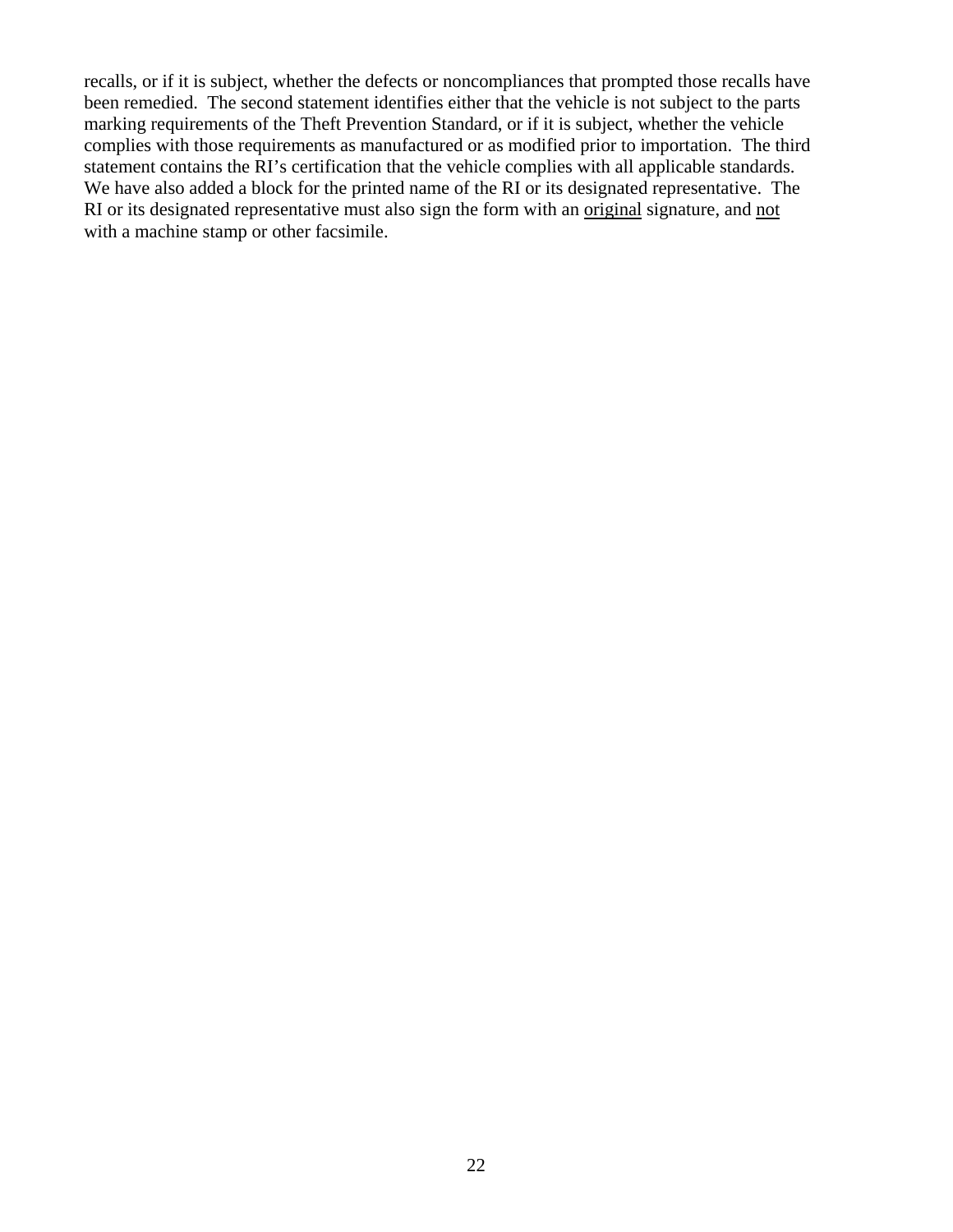# **SAMPLE YEARLY STATEMENT OF REGISTERED IMPORTER - NO CHANGES**

September 25, 2009

Import and Certification Division National Highway Traffic Safety Administration West Building - 4th Floor - Room W43-481 1200 New Jersey Avenue, SE Washington, DC 20590 Attn: NVS-223 Yearly Statement of Registered Importer

Dear Sir or Madam:

This is to affirm that all information that Smith Imports, Inc. previously submitted to the National Highway Traffic Safety Administration (NHTSA) pursuant to 49 CFR 592.5(a) remains correct.

A copy of the mandatory service insurance policy that we have acquired pursuant to 49 CFR 592.5(a)(8) to cover recall obligations that we may incur in fiscal year (FY) 2010 is enclosed, with signatures properly notarized. Also enclosed is {"authorization to charge my credit card" **or** "a cashiers check or certified check made payable to the Treasurer of the United States"} in the amount specified under 49 CFR Part 594 to cover the cost of the annual fee.

Your consideration of my Yearly Statement is appreciated. If you have any questions, please contact me by telephone 555-555-5555 or by email JSmith@myisp.net.

Sincerely,

*John Smith* 

John Smith

Enclosures: Service Insurance Policy with notarized signatures Authorization to charge my credit card {or} Check made payable to the Treasurer of the United States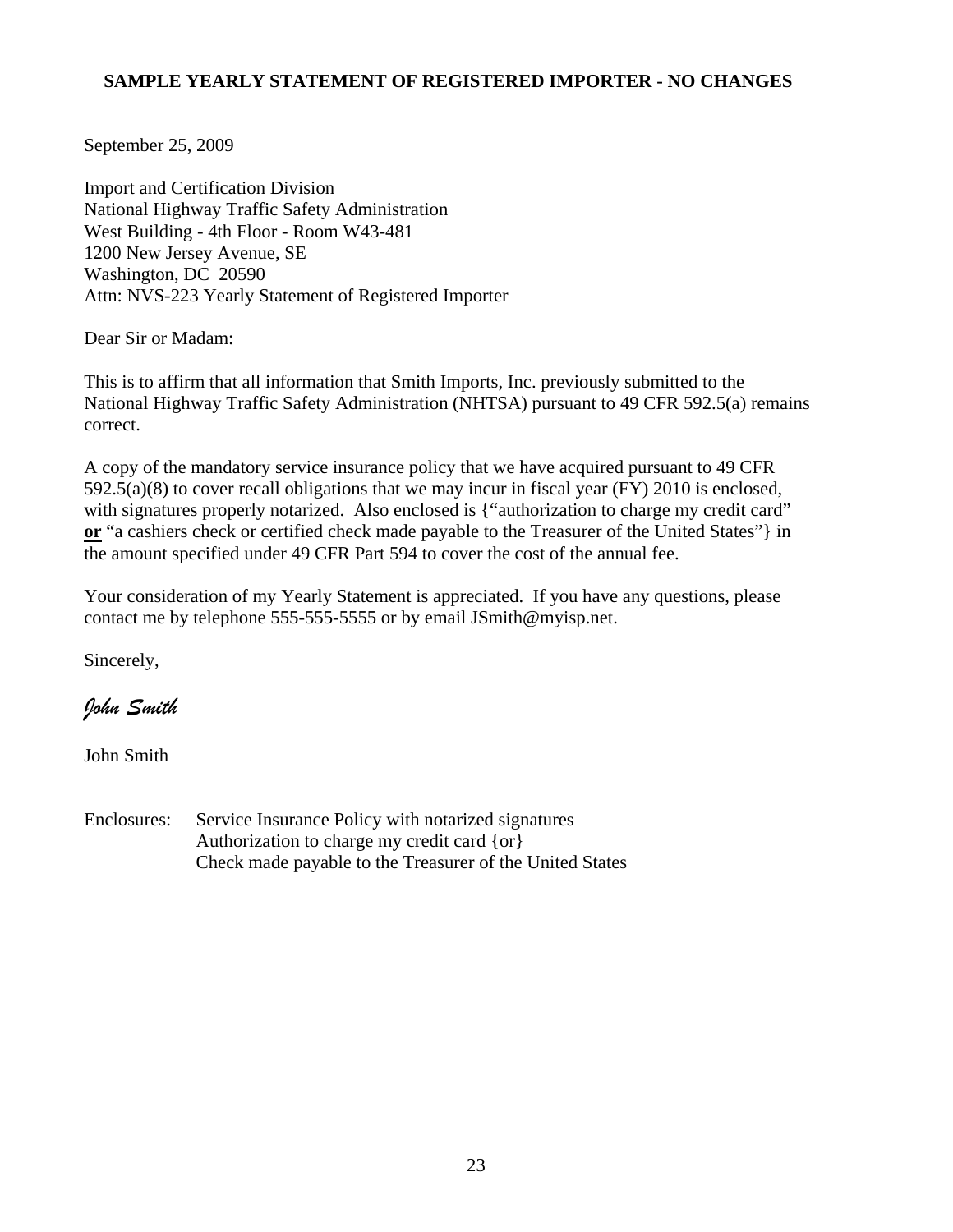# **SAMPLE YEARLY STATEMENT OF REGISTERED IMPORTER – WITH CHANGES**

September 25, 2009

Import and Certification Division National Highway Traffic Safety Administration West Building - 4th Floor - Room W43-481 1200 New Jersey Avenue, SE Washington, DC 20590 Attn: NVS-223 Yearly Statement of Registered Importer

Dear Sir or Madam:

This is to affirm that all information that Smith Imports, Inc. previously submitted to the National Highway Traffic Safety Administration (NHTSA) pursuant to 49 CFR 592.5(a) remains correct except those changes identified in the enclosure entitled "Application for Registration as Importer." You will note that the sections of that form have been completed to identify the changes that have occurred since our most recent submission to NHTSA.

A copy of the mandatory service insurance policy that we have acquired pursuant to 49 CFR 592.5(a)(8) to cover recall obligations that we may incur in fiscal year (FY) 2010 is enclosed, with signatures properly notarized. Also enclosed is {"authorization to charge my credit card" **or** "a cashiers check or certified check made payable to the Treasurer of the United States"} in the amount specified under 49 CFR Part 594 to cover the cost of the annual fee.

Your consideration of my Yearly Statement is appreciated. If you have any questions, please contact me by telephone 555-555-5555 or by email JSmith@myisp.net.

Sincerely,

*John Smith* 

John Smith

Enclosures: Application for Registration as Importer Service Insurance Policy with notarized signatures Authorization to charge my credit card {or} Check made payable to the Treasurer of the United States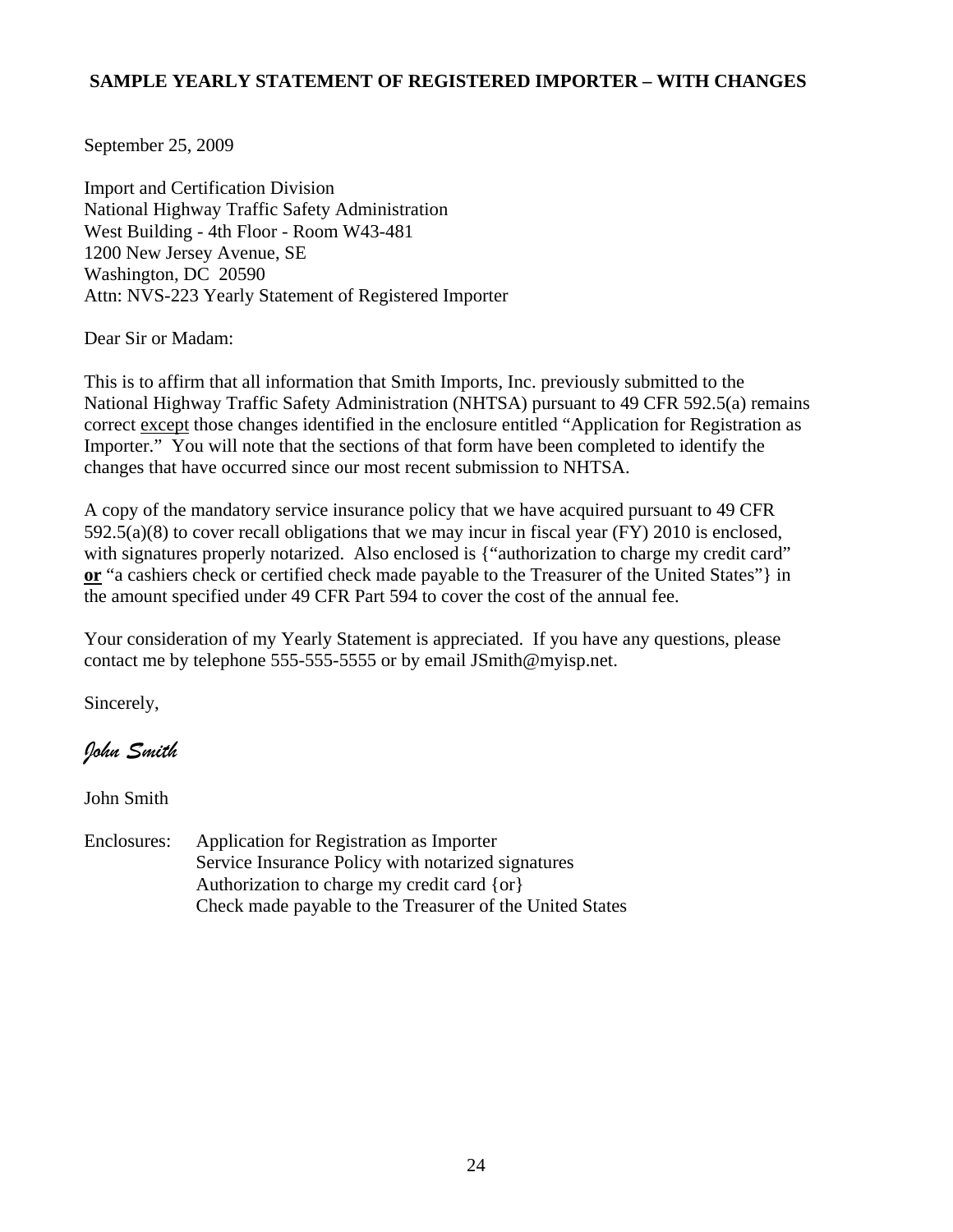| <b>Business Address:</b>                                                                               |                                                                   |                                                                                                    |           |                                           |          |
|--------------------------------------------------------------------------------------------------------|-------------------------------------------------------------------|----------------------------------------------------------------------------------------------------|-----------|-------------------------------------------|----------|
|                                                                                                        | Street, Suite No.                                                 |                                                                                                    |           | City, State                               | Zip Code |
| Contact Info:                                                                                          |                                                                   |                                                                                                    |           |                                           |          |
|                                                                                                        | Telephone                                                         | Facsimile<br><b>RI Premises - Records Storage</b>                                                  |           | Date Facility First Used                  |          |
|                                                                                                        |                                                                   |                                                                                                    |           |                                           |          |
| <b>Business Address:</b>                                                                               | Street, Suite No.                                                 |                                                                                                    |           |                                           |          |
| Contact Info:                                                                                          |                                                                   |                                                                                                    |           | City, State                               | Zip Code |
|                                                                                                        | Telephone                                                         | Facsimile                                                                                          |           | Date Facility First Used                  |          |
|                                                                                                        |                                                                   | <b>RI Premises - Conformance Modifications</b>                                                     |           |                                           |          |
| <b>Business Address:</b>                                                                               |                                                                   |                                                                                                    |           |                                           |          |
|                                                                                                        | Street, Suite No.                                                 |                                                                                                    |           | City, State                               | Zip Code |
| Contact Info:                                                                                          |                                                                   |                                                                                                    |           |                                           |          |
|                                                                                                        | Telephone                                                         | Facsimile                                                                                          |           | Date Facility First Used                  |          |
|                                                                                                        |                                                                   | <b>RI Premises - Vehicle Storage</b>                                                               |           |                                           |          |
|                                                                                                        | Business Address: 567 Secured Storage Way                         |                                                                                                    |           | Anywhere, MN                              | 12345    |
|                                                                                                        | Street, Suite No.                                                 |                                                                                                    |           | City, State                               | Zip Code |
| Contact Info:                                                                                          | 555-555-5523                                                      | <b>None</b>                                                                                        | 09/18/09  |                                           |          |
|                                                                                                        | Telephone<br>(Attach a separate page if there are more locations) | Facsimile                                                                                          |           | Date Facility First Used                  |          |
| Principals of the applicant whom the applicant authorizes to submit conformity certifications to NHTSA |                                                                   |                                                                                                    |           |                                           |          |
| Principal Name: Smith                                                                                  | Last                                                              | John<br>First                                                                                      | C<br>M.I. | <b>President</b><br><b>Position Title</b> |          |
|                                                                                                        |                                                                   |                                                                                                    |           |                                           |          |
| Principal Name:                                                                                        | Doe                                                               | Jane                                                                                               | D         | <b>Vice President</b>                     |          |
|                                                                                                        | Last                                                              | First                                                                                              | M.I.      | <b>Position Title</b>                     |          |
| Principal Name:                                                                                        | Manager                                                           | William                                                                                            | H         | <b>General Manager</b>                    |          |
|                                                                                                        | Last                                                              | First                                                                                              | M.I.      | <b>Position Title</b>                     |          |
| Principal Name:                                                                                        | N/A                                                               |                                                                                                    |           |                                           |          |
|                                                                                                        | Last                                                              | First                                                                                              | M.I.      | <b>Position Title</b>                     |          |
|                                                                                                        |                                                                   | (Attach a separate page if there are more principals authorized to sign conformity certifications) |           |                                           |          |
|                                                                                                        |                                                                   |                                                                                                    |           |                                           |          |
|                                                                                                        |                                                                   | <b>Customs Broker</b>                                                                              |           |                                           |          |
| <b>Broker Name:</b>                                                                                    |                                                                   |                                                                                                    |           |                                           |          |
|                                                                                                        |                                                                   | <u> 1980 - Jan Andrea Stadt, fransk politik (d. 1980)</u>                                          |           |                                           |          |
| <b>Business Address:</b>                                                                               |                                                                   |                                                                                                    |           |                                           |          |
|                                                                                                        | Street, Suite No.                                                 |                                                                                                    |           | City, State                               | Zip Code |
| Contact Info:                                                                                          |                                                                   |                                                                                                    |           |                                           |          |
|                                                                                                        | Last                                                              | First                                                                                              | Telephone | Facsimile                                 |          |
|                                                                                                        |                                                                   |                                                                                                    |           |                                           |          |
|                                                                                                        |                                                                   | Associated With EPA Licensed Independent Commercial Importer (ICI)                                 |           |                                           |          |
|                                                                                                        |                                                                   |                                                                                                    |           |                                           |          |
|                                                                                                        |                                                                   |                                                                                                    |           |                                           |          |
| <b>Business Address:</b>                                                                               |                                                                   |                                                                                                    |           |                                           |          |
|                                                                                                        | Street, Suite No.                                                 |                                                                                                    |           | City, State                               | Zip Code |
| Contact Info:                                                                                          | Last                                                              | First                                                                                              | Telephone | Facsimile                                 |          |